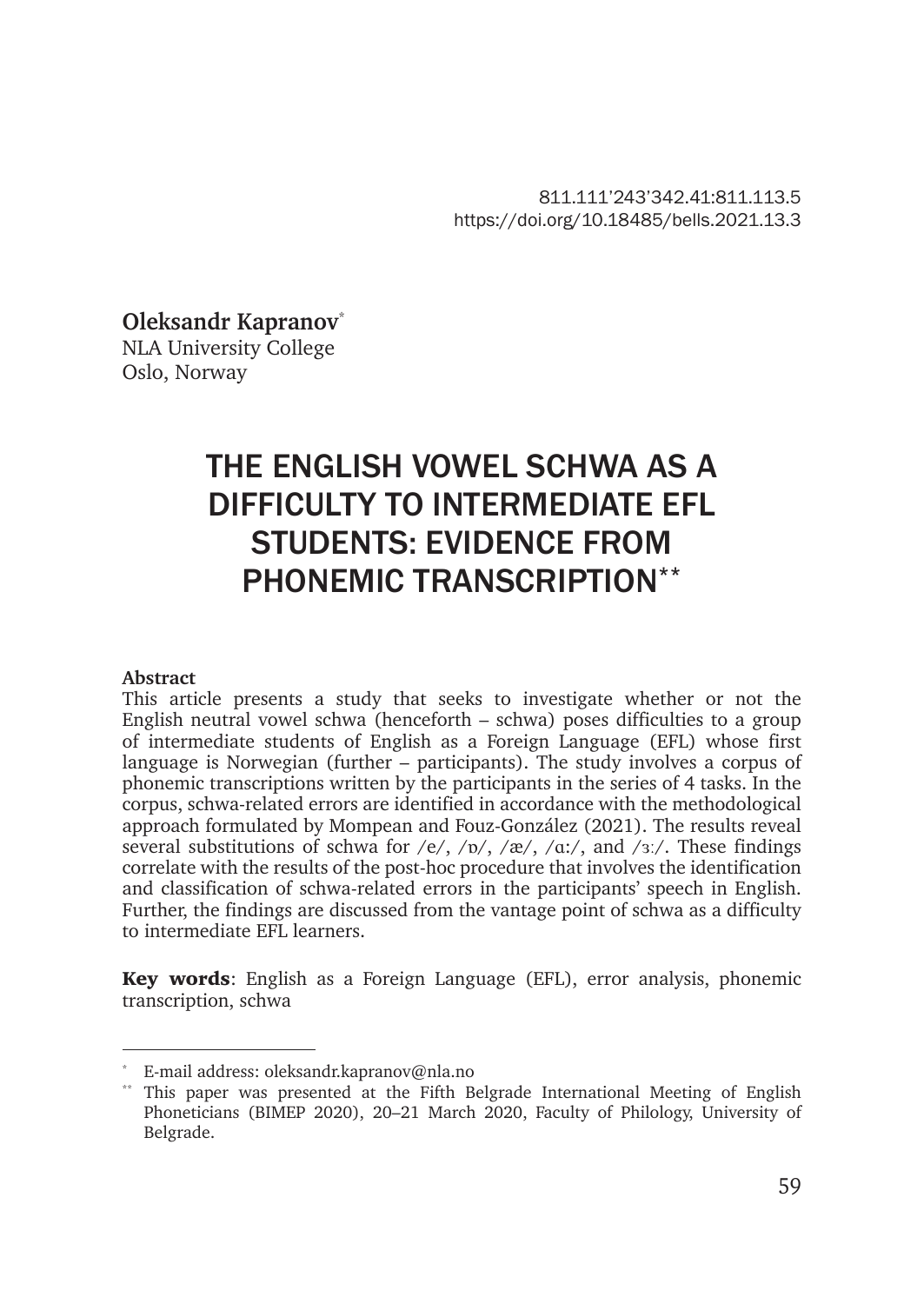# 1. Introduction

This article presents and discusses a study that seeks to investigate whether or not intermediate students of English as a Foreign Language (EFL) experience difficulties with the English neutral vowel schwa (further in the article – schwa). In the present study, schwa is operationalised as a central unrounded vowel with the neutral lip position that typically occurs in unstressed syllables due to articulatory reduction of peripheral vowels (Čubrović 2007; Flemming 2009; Recasens 2021; Silverman 2011). Schwa is represented in the International Phonetic Alphabet (IPA) as the symbol /ə/ that is placed in the middle of the IPA vowel chart (Carley and Mees 2021). Due to its frequency and systematicity of use in the English language, schwa is often referred to as a default vowel sound (Boswell 2020). In English, schwa is characterised by a free distribution, i.e. it may occur in initial, medial and final positions in a word (Čubrović 2007). In addition to the unstressed syllables in polysyllabic words, schwa is typically associated with the weak forms (e.g., *must* /məst/) of function words due to the rhythm and intonation in the utterance (Carley and Mees 2021). Schwa is not found in the strong forms (e.g., *must* /mʌst/) of function words that are stressed in the utterance and stressed syllables of the standalone words, for instance dictionary entries (Cruttenden 2014).

From the point of view of diachrony, schwa is associated with different historical processes of sound change in the English language (Minkova and Lefkowitz 2021). In synchrony, the patterning of schwa exhibits a tendency to vary depending on the variety of English (Heselwood 2007). For instance, in the Southern British Standard variety, or SBS (Čubrović and Bjelaković 2020), schwa is widely omitted without affecting the meaning of a word (Demirezen 2021; Heselwood 2006). In contrast to SBS, however, schwa does not appear to be easily omitted in General American (GA). According to Demirezen (2021: 6), this observation can be illustrated by the following pairs of words in SBS and GA, cf.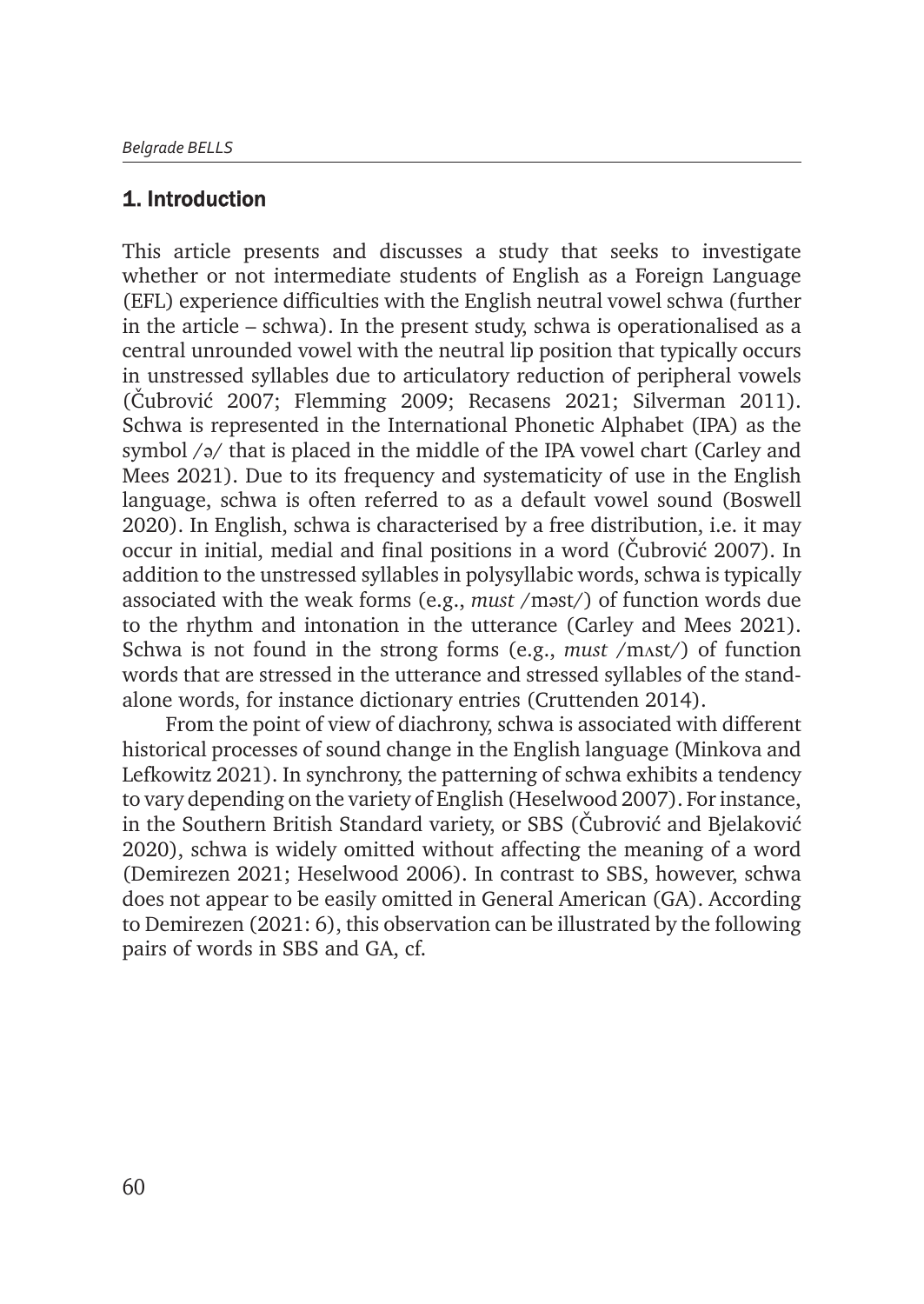| N | Word      | GA            | <b>SBS</b>  |
|---|-----------|---------------|-------------|
|   | Military  | /ˈmɪləˌteri/  | 'mılıtri/   |
|   | Ordinary  | /ˈɔːrdən eri/ | /ˈɔːdənri/  |
| 3 | Secretary | /'sekra_teri/ | /ˈsekrətri/ |
|   | Temporary | /ˈtempəreri/  | /ˈtemprəri/ |

#### Table 1. The difference between synchronic patterning of schwa in GA and SBS

Whereas schwa is optional in certain positions in SBS, especially as far as the pronunciation of suffixes is concerned (see Table 1), a reverse phenomenon of schwa insertion is found in Irish English (IrE) and Scottish English (ScE). In these varieties of the English language, schwa is inserted in a number of consonant clusters, for instance  $\lambda$  + a consonant in IrE (Hickey 2007) and the insertion of schwa in  $\frac{\text{Im}}{\text{Im}}$ ,  $\frac{\text{Im}}{\text{Im}}$ ,  $\frac{\text{Im}}{\text{Im}}$  and  $\frac{\text{Im}}{\text{Im}}$ ScE (Maguire 2018).

Since schwa is frequent in the English language, it seems logical to assume that EFL learners on the intermediate level of EFL proficiency, i.e. on the B1/B2 levels according to the Common European Framework of Reference for Languages, or CEFR (The Council of Europe 2011), are bound to be exposed to schwa in EFL instructional settings. In this regard, Pennington (2014: 94) observes that schwa poses pronunciation difficulties to the majority of EFL students whose first language (L1) backgrounds are characterised by a lack of vowel reduction, for instance, Italian (Wheelock 2016), Korean (Lee 2020), and Spanish (Monroy-Casas 2011). In particular, the literature (Hunt-Gómez and Navarro-Pablo 2020; Monroy-Casas 2011) provides evidence of frequent mistakes made by Spanish L1 EFL learners, who substitute schwa for monophthongs  $(e.g., /a/$  instead of /ə/ in *policeman* /po'lisman/) and diphthongs (/io/ instead of /ə/ in *television* /tele'vision/), whereas Italian L1 EFL learners (Wheelock 2016: 47) appear to insert schwa in atypical positions (e.g., /`sʊpə/ in *soup*). Similarly to Italian and Spanish, there is no schwa in the Korean language, hence Korean L1 EFL learners are reported to substitute it for  $/\Lambda$  (Lee 2020: 105).

Whilst the current literature indicates that EFL learners from a variety of L1 backgrounds encounter difficulties with schwa (Hunt-Gómez and Navarro-Pablo 2020; Lee 2020; Monroy-Casas 2011; Wheelock 2016),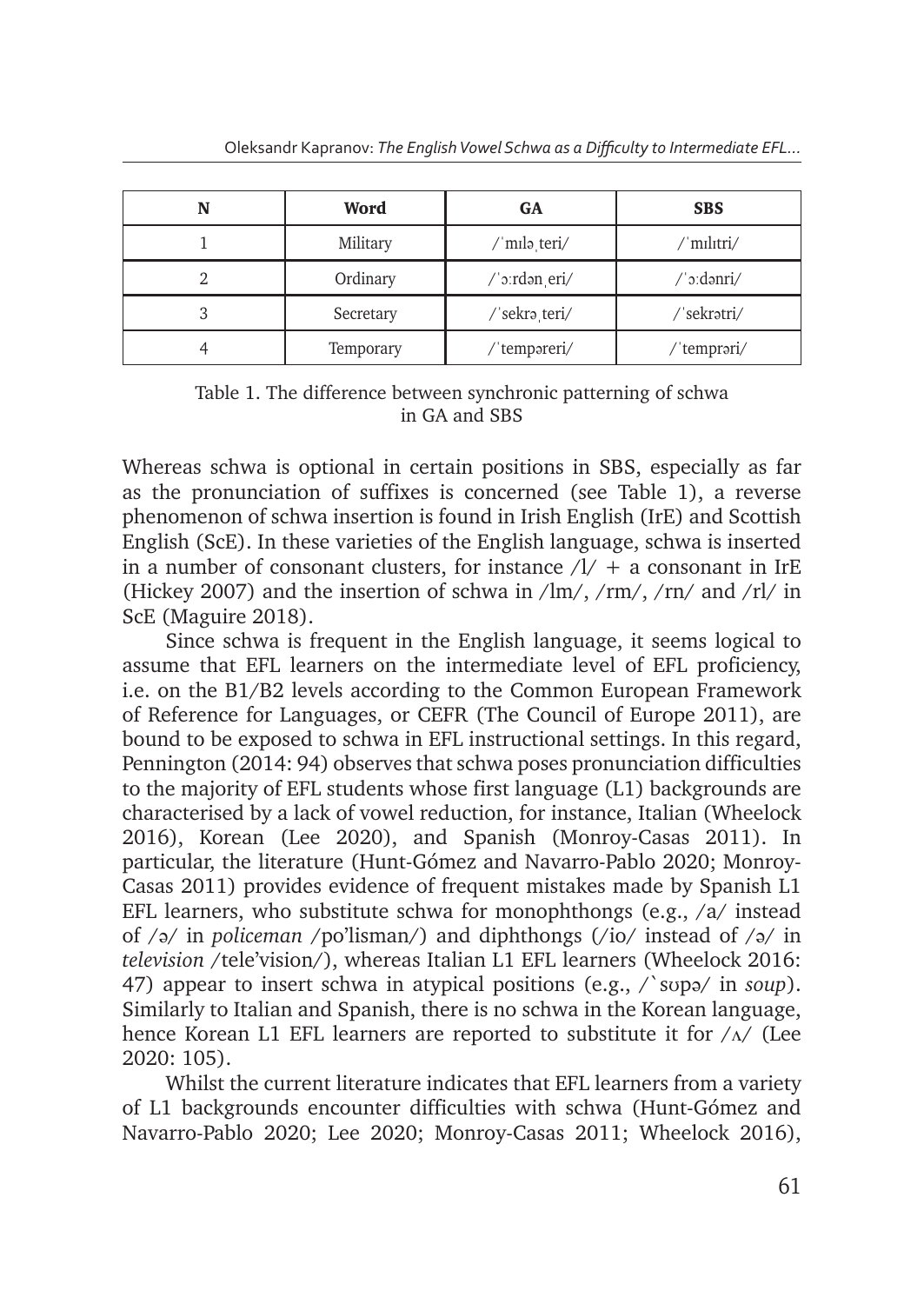little is known about schwa as a problem to Norwegian L1 EFL students on the intermediate level of proficiency (Rugesæter 2014). In addition, there are insufficient studies that investigate the use of schwa by Norwegian L1 EFL learners in conjunction with the phonetic transcription (either in the broad or narrow sense). Arguably, a scientific inquiry into the use of schwa by Norwegian L1 intermediate EFL learners would be a promising avenue of research given that prior studies (Kapranov 2019a; Kapranov 2019b) report that EFL teachers in Norway consider schwa a problematic sound to Norwegian L1 EFL learners, especially on the beginner's level of proficiency in English. Based upon the literature (Kapranov 2019a), this study seeks to shed light on schwa as a potential challenge to Norwegian L1 EFL students (further in the article – "participants") on the intermediate level of EFL proficiency. Following Mompean and Fouz-González (2021), phonemic transcription in the IPA is employed in the study as a means of identifying schwa-related errors made by the participants. The study seeks to address the following research questions:

RQ1: Would there be schwa-related errors in the participants' phonemic transcriptions in the IPA?

RQ2: Does a variety of the English language, specifically GA and SBS, impact upon schwa-related errors in the participants' phonemic transcriptions in the IPA?

Further, this article proceeds as follows. First, prior research that deals with schwa as a challenge to EFL learners is discussed. Thereafter, the article presents an overview of the recent literature associated with the role of phonemic transcription in EFL teaching and learning. Afterwards, a brief explanation of the context of EFL teaching and learning in Norway is provided. Following that, the present study is introduced and discussed. Finally, the article is concluded with the summary of the findings and their linguo-didactic implications.

# 2. Schwa as a challenge to EFL learners

As mentioned in the introduction, the use of schwa poses challenges to EFL learners (Lee 2020; Levis 2018; Pennington 2014). In this regard, Ahn (1997: 258) indicates that the sources of difficulty stem from the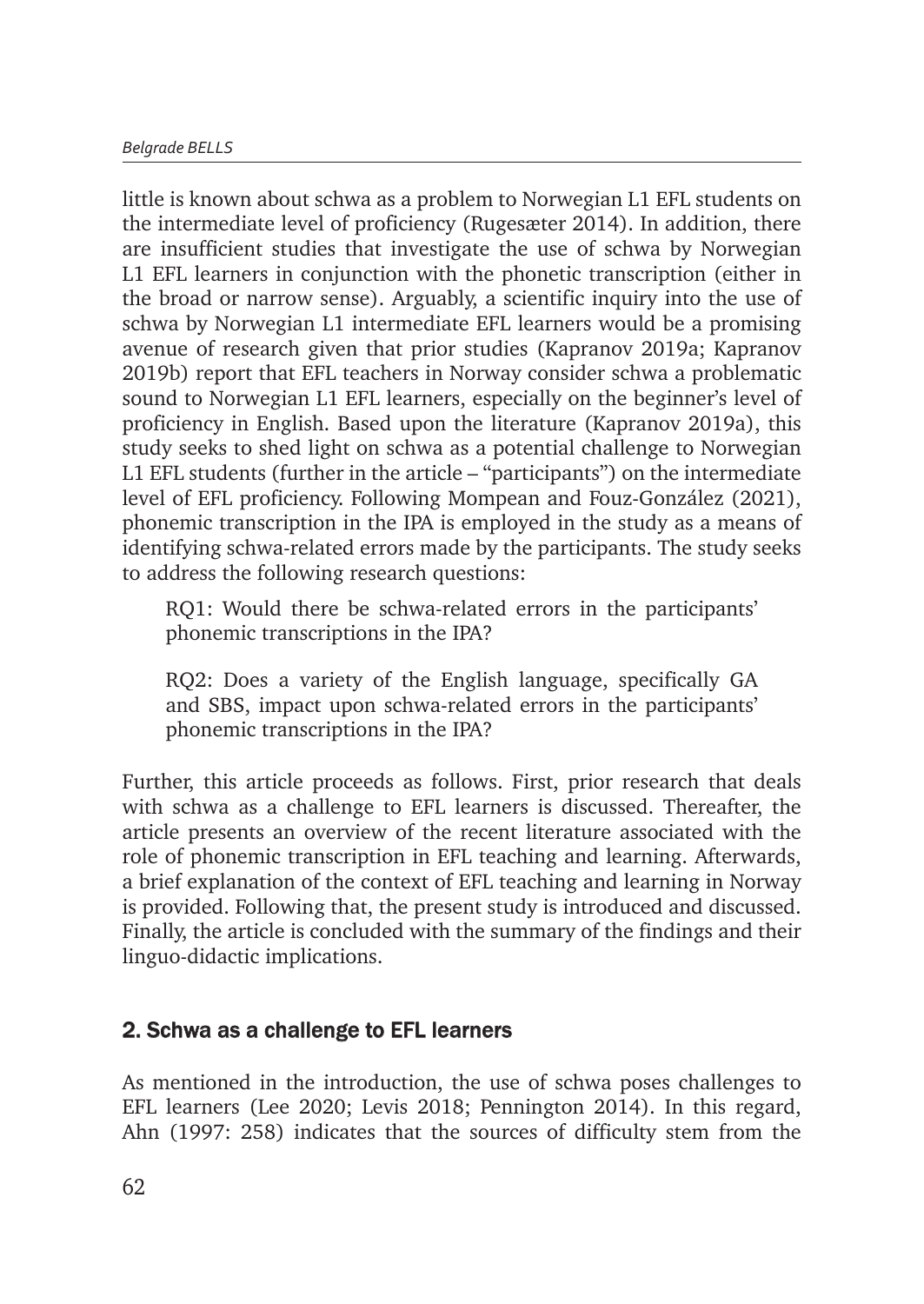following two variables, namely i) the pronunciation of schwa is not reflected in the orthographic system of English and ii) the lack of an EFL learner's understanding of the phonetic and phonological properties of schwa. This observation is echoed by Nilsen and Rugesæter (2015), who indicate that one of the main problems that a Norwegian L1 EFL learner experiences is associated with vowel reduction in English, which involves the pronunciation of unstressed syllables as schwa. Another variable that is related to EFL learners' difficulties with schwa is accounted by the absence of schwa in their L1. In this regard, Nilsen and Rugesæter argue that "schwa is by far the most common vowel in English. In Norwegian, on the other hand, it is very rare" (2015: 89). The absence of schwa and, obviously, a host of other variables can lead to schwa-related errors that an EFL learner may encounter.

There are several fairly recent studies that specifically address the use of schwa by EFL learners by means of investigating it either in conjunction with other segmental properties of the English language (Bardakci 2015; Bryła-Cruz 2021; Hunt-Gómez and Navarro-Pablo 2020; Kapranov 2019a; Makino 2009; Rehman et al. 2020; Smith 2012; Wheelock 2016) or focusing exclusively on schwa as a source of difficulty to EFL learners (Hida 2020; Lacabex et al. 2008; Lee 2020; Rahal 2016). In particular, Lacabex, Lecumberri and Cooke (2008) examine the Spanish L1 EFL learners' ability to identify the English phonological contrast "full vowel – schwa" in two experimental conditions (auditory and articulatory) that involve the learners' perceptual performance of the contrast in isolation and in utterances. They conclude that phonetic training exhibits positive effects upon the perception and use of schwa by the participants in the study. Hida (2020) examines the effect of direct pedagogical intervention in the form of shadowing on the learners' ability to pronounce schwa. In the same vein as Lacabex, Lecumberri and Cooke (2008), Hida (2020) concludes that explicit didactic strategies of teaching schwa to EFL learners have positive effects on the correct pronunciation. Notably, Lee (2020) arrives at identical conclusions as far as the explicit teaching of schwa in Korean EFL contexts is concerned. Lee's (2020) findings are supported by the study conducted by Rahal (2016), who argues that schwa is a common error among Arabic L1 EFL learners. According to Rahal (2016), schwarelated errors are associated with the learners' insufficient awareness of the phonetic properties of schwa.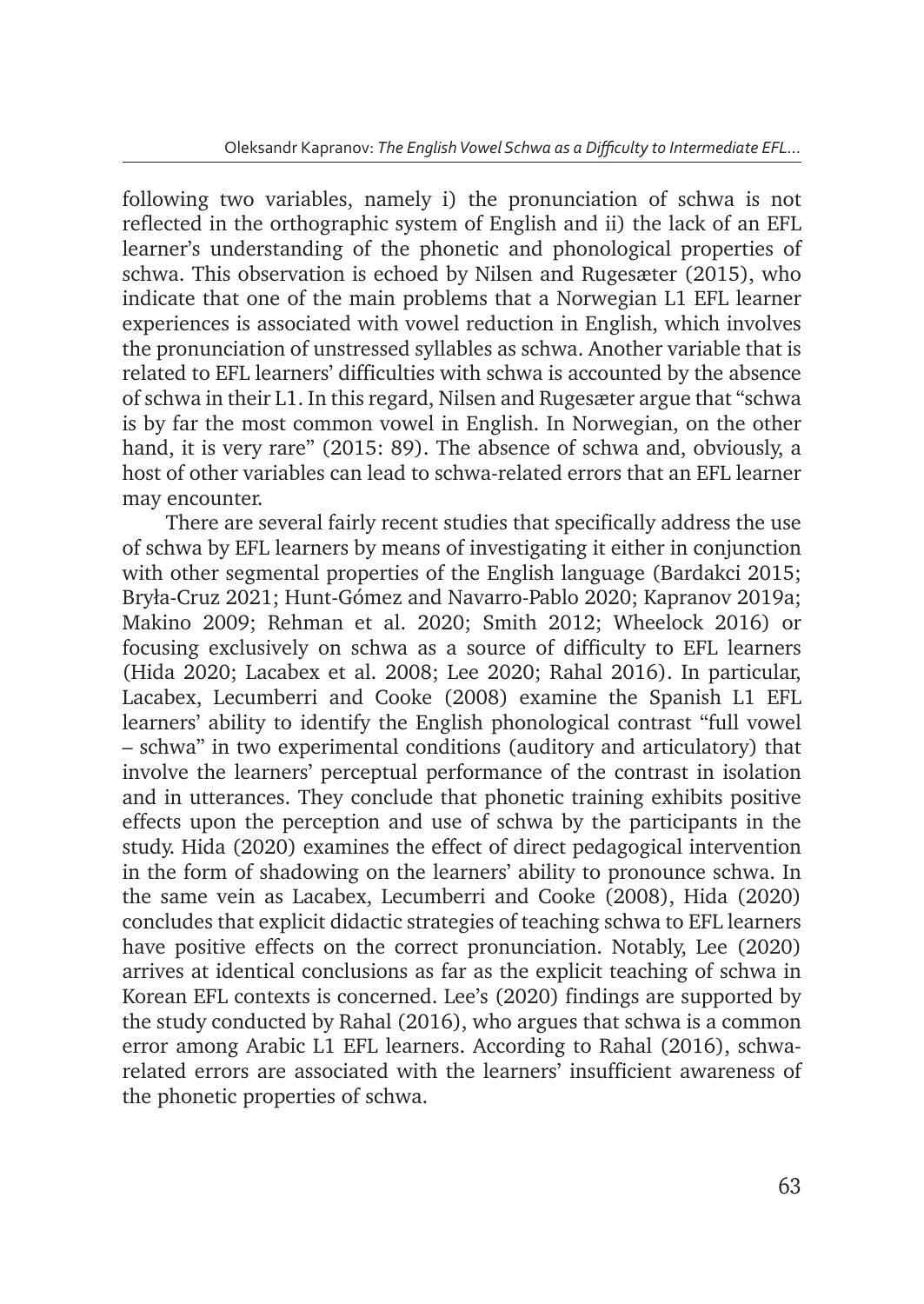In contrast to the aforementioned studies, Bardakci (2015), Bryła-Cruz (2021), Hunt-Gómez and Navarro-Pablo (2020), Kapranov (2019a), Makino (2009), Rehman, Silpachai, Levis, Zhao, and Gutierrez-Osuna (2020), Smith (2012), Visoni and Marlina (2020), and Wheelock (2016) analyse EFL learners' problems with schwa in conjunction with other mispronunciation phenomena. These authors adopt the so-called broad or global perspective on errors in an EFL learner's speech in order to identify a range of frequently mispronounced segmentals. Guided by this perspective, Bardakci (2015) argues that schwa is one of the most common mistakes made by Turkish L1 EFL learners. A possible reason that explains the high frequency of occurrence of schwa-related errors is the substitution of schwa for a similar Turkish vowel /ɯ/ (Bardakci 2015). Unlike in Turkish, there is no schwa in such Romance languages as Italian and Spanish (at least, in their standard varieties), which leads to frequent errors in speech produced by EFL learners whose L1 are Italian (Wheelock 2016) and Spanish (Hunt-Gómez and Navarro-Pablo 2020). However, in contrast to Spanish L1 EFL learners, Italian L1 EFL students add schwa to the English words that end in a consonant (Wheelock 2016). Similarly to Italian and Spanish, schwa is absent in the phonological inventory of the standard Norwegian variety *Bokmål*, which poses problems to young EFL learners whose L1 is Norwegian (Kapranov 2019a). It is reported that Norwegian L1 EFL learners "have difficulties with pronouncing words like *salad*, *forward* with schwa /ə/. They pronounce schwa more like a lip rounding /ø/ or /e/" (Kapranov 2019a: 309). In comparison to Norwegian L1 EFL learners, however, Japanese L1 EFL students make schwa-related mistakes due to i) "the various spellings corresponding to this sound" (Makino 2009: 26) and ii) "the relatively small number of vowels in Japanese and the places of articulation in the mid to low central area" (Smith 2012: 201). These variables result in frequent substitutions of schwa for diphthongs by Japanese L1 EFL learners, e.g., /oʊ/ instead of /ə/ in *of* (Makino 2009; Smith 2012). Likewise, a systematic error analysis conducted by Rehman, Silpachai, Levis, Zhao, and Gutierrez-Osuna (2020) has provided an account of persistent schwa-related errors made by Arabic L1 EFL learners. In an analogous manner, Visoni and Marlina (2020) indicate that schwa is a recurrent error in Indonesian L1 EFL learners' speech in English. A recent study conducted by Bryła-Cruz (2021) reports that schwa is associated with a repetitive type of errors by Polish L1 EFL learners. Notably, Bryła-Cruz (2021) has established that male EFL learners in her study make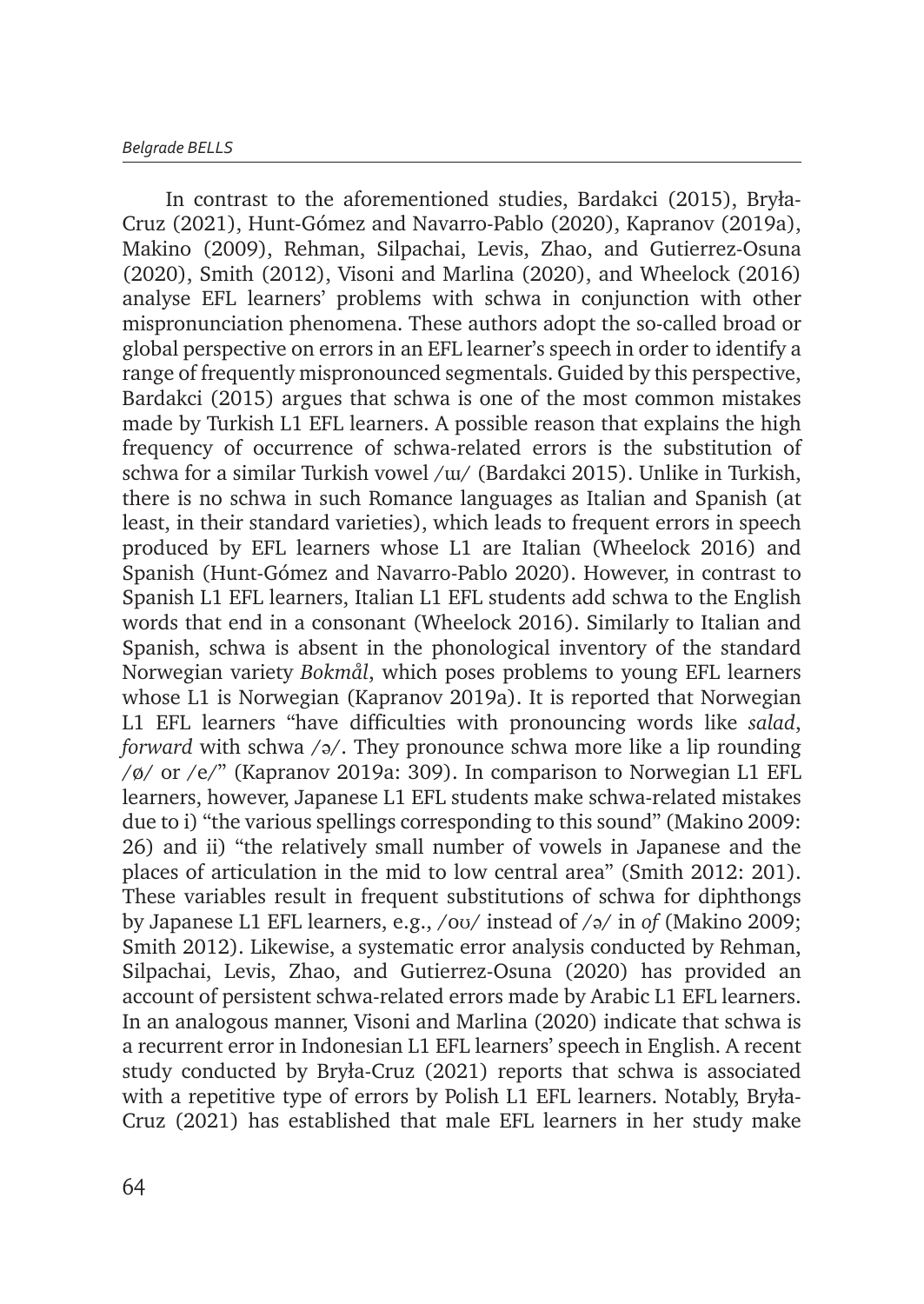more schwa-related mistakes in comparison with female EFL learners on the same level of EFL proficiency.

The meta-analysis of the current literature suggests that schwa poses substantial problems to EFL learners from a variety of L1 backgrounds. The literature shares a common denominator that schwa-related errors should be addressed in EFL instructional contexts (Bardakci 2015; Hida 2020; Kapranov 2019a; Makino 2009; Smith 2012; Wheelock 2016).

## 3. Recent studies on phonemic transcription in EFL teaching and learning

One of the theoretical premises in this study involves the role of phonemic transcription as a means of EFL learners' error identification associated with the phonological properties of the English language (Mompean and Fouz-González 2021; Mompean and Lintunen 2015). It should be noted that starting from the 1990s, the application of phonemic transcription in an EFL classroom has been comprehensively described in applied linguistics and EFL studies (Jenkins 2004; Lintunen 2013; Mompean 2005; Wells 1996). The prior literature indicates that phonemic transcription is a valuable source of data that sheds light on EFL students' pronunciation errors (Mompean 2017: 480).The majority of publications in EFL studies (Jurida 2014; Lintunen 2005; Mompean 2005; Mompean and Lintunen 2015) share an assumption that errors made by EFL learners in phonemic transcription correlate with the analogous errors in their actual speech production in English. In other words, EFL learners seem to map their common pronunciation mistakes onto their phonemic transcriptions (Łodzikowski 2021; Mompean and Fouz-González 2021).

Whilst meta-analyses of the studies on phonemic transcription in EFL settings published prior to 2015 are amply represented in the literature (see Mompean and Lintunen 2015), there seems to be no systematic review of research on the topic published after 2015. Further, this article provides a brief outline of the recent studies (i.e., published in 2016 – 2021) that explore the use of phonemic transcription across several EFL contexts that involve EFL cohorts with such L1 backgrounds, as Polish (Łodzikowski 2021; Trzeciakowska 2016), Serbian (Tišma and Jeremić 2017), and Spanish (Mompean 2017; Mompean and Fouz-González 2021).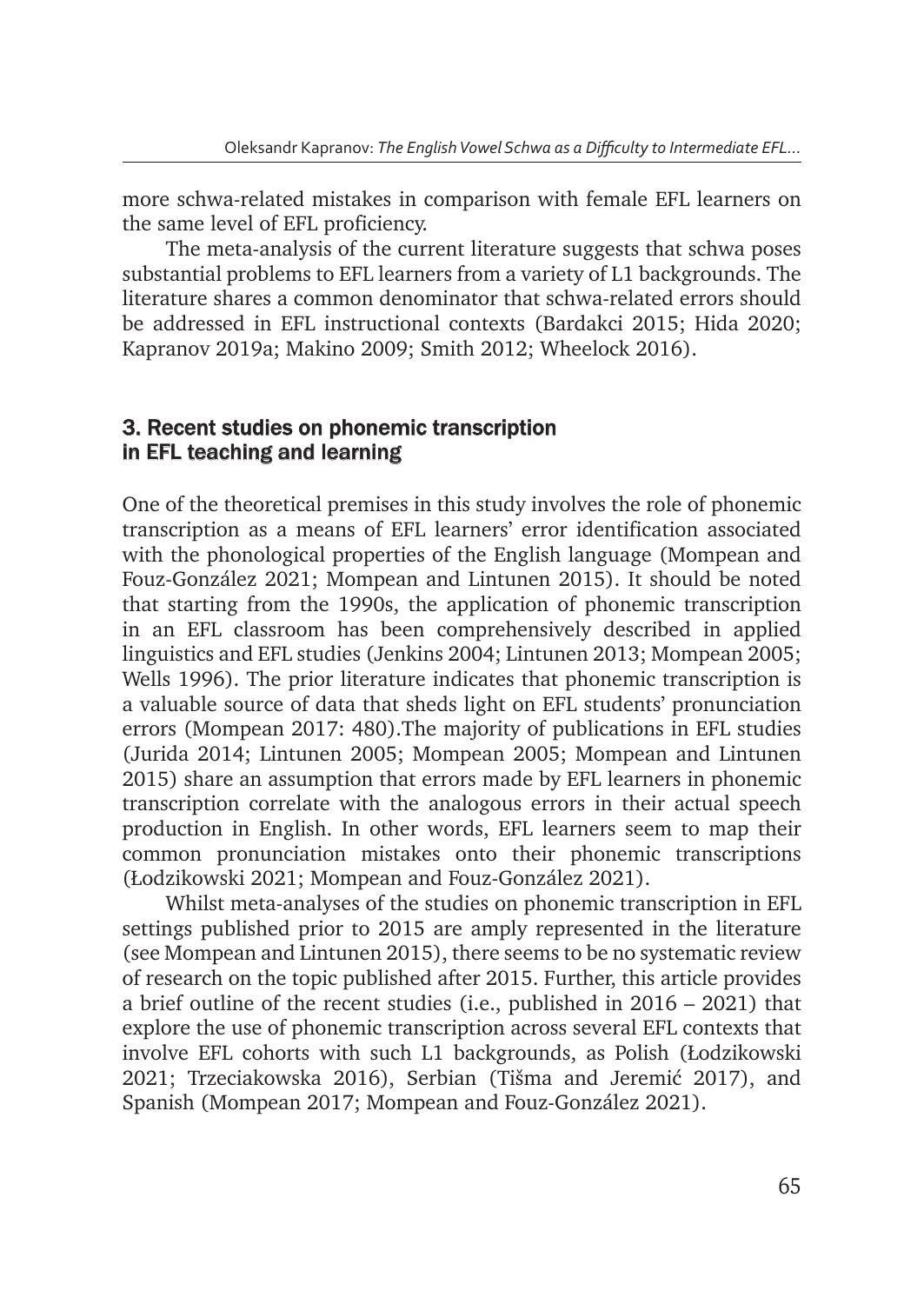Trzeciakowska (2016) investigates Polish L1 EFL students' errors in phonemic transcriptions in a variety of experimental tasks in order to reveal the connection between errors in transcription and pronunciation. She argues that there is a

[...] correlation between pronunciation and transcription skills. From this perspective, it can be assumed that transcription errors, which vividly resemble faulty pronunciations, should be treated as indicators of deficient knowledge about pronunciation skills. (Trzeciakowska 2016: 180–181)

By means of examining a corpus of phonemic transcriptions in the IPA executed by the participants in her study, Trzeciakowska (2016: 175) has established that their mistakes in the IPA are ascribed to i) inadequate knowledge of transcription rules and ii) common pronunciation errors in the participants' speech in English. Similarly to the study conducted by Trzeciakowska (2016), Łodzikowski (2021) examines the use of the IPA in EFL settings in Poland. However, his study focuses on the IPA-based digital transcription tool that is employed in the course in English phonetics in order to facilitate the learners' phonological awareness. Łodzikowski (2021) indicates that the use of the digital transcription tool stipulates the learners' autonomy in the learning process, facilitates their phonological awareness, and helps them with the identification and correction of errors.

Along the lines of the study conducted by Łodzikowski (2021), Mompean (2017) as well as Mompean and Fouz-González (2021) develop the construal of phonological awareness in conjunction with the use of phonemic transcription. In particular, Mompean (2017) operationalises phonological awareness as an EFL learner's sensitivity to the sound structure of the English language. He indicates that the use of phonemic transcription draws EFL learners' attention to linguistic details, contributes to a better sound discrimination both in isolation and within the speech stream, and fosters their capability of auditory discrimination. Based upon the study by Mompean (2017), Mompean and Fouz-González (2021) argue that the linguo-didactic value of phonemic transcription consists in providing the learners with a framework for autonomous learning of the English sounds. In addition, Mompean and Fouz-González (2021) suggest that phonemic transcription should be taught concurrently with practicing pronunciation skills.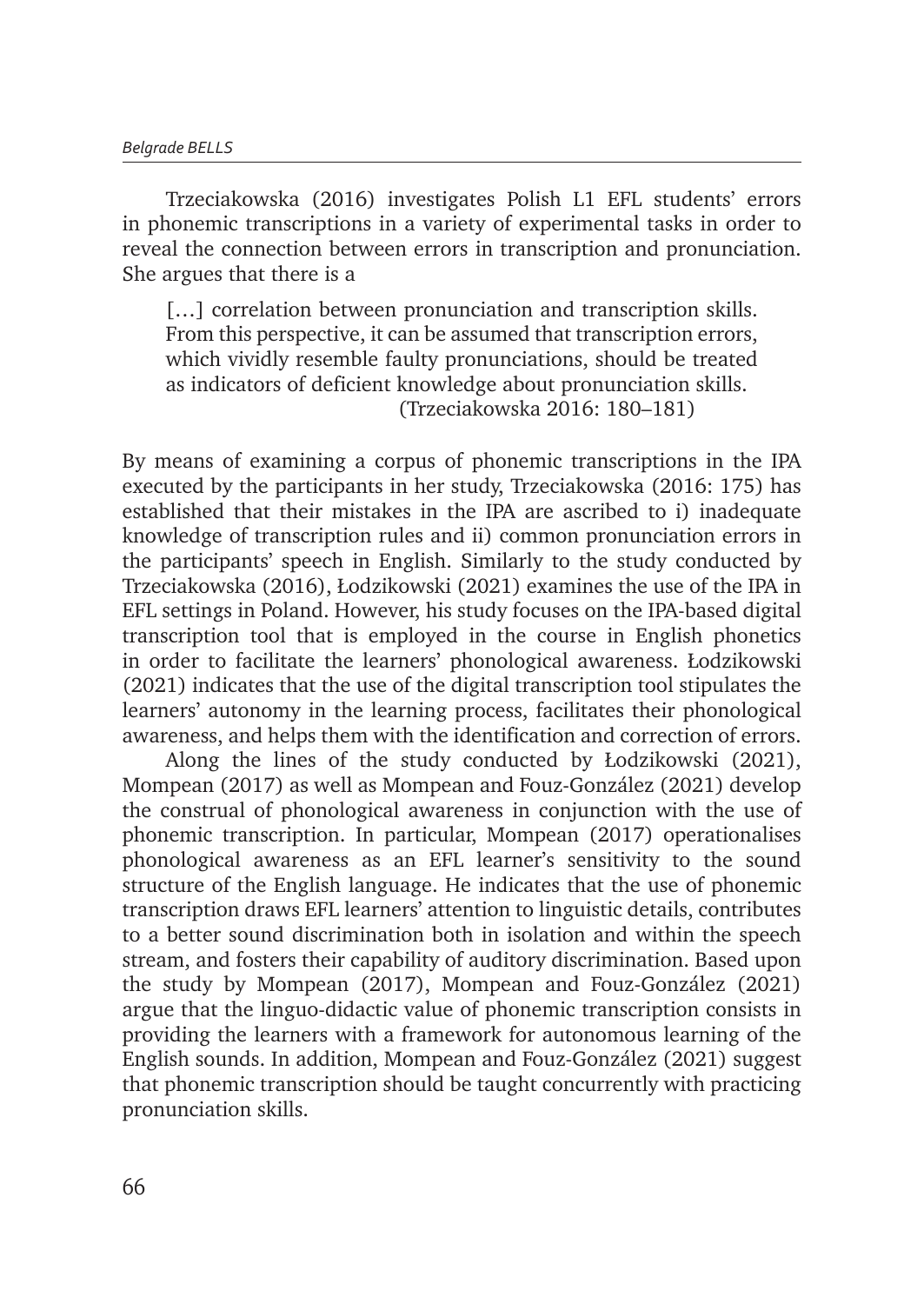The aforementioned contention is echoed by Tišma and Jeremić (2017), who investigate the methodology of teaching phonemic transcription to Serbian L1 EFL learners. Specifically, Tišma and Jeremić (2017) compare two methods, the traditional teaching of broad phonemic transcription based upon rote memorisation and the novel approach developed by Underhill (2005) that "attempts at making articulation empirically testable, i.e., visible, even touchable" (Tišma and Jeremić 2017: 590). Whereas the results of the comparison reveal that both the traditional and novel methods of teaching phonemic transcription are regarded favourably by the learners, the latter appears to be associated with fostering the learners' autonomy and their active engagement in the learning process.

Summarising the recent publications, it seems possible to observe that the literature emphasises a facilitative role of the IPA transcription in EFL learners' phonological awareness (Łodzikowski 2021; Mompean 2017; Mompean and Fouz-González 2021; Tišma and Jeremić 2017; Trzeciakowska 2016). It should be noted, however, that there are no current studies that elucidate the role of phonemic transcription in the EFL context in Norway. Further, a brief outline of the context of EFL teaching and learning in Norway is provided.

# 4. The context of EFL teaching and learning in Norway

Current research indicates that Norwegians have a generally high level of EFL proficiency (Busby 2021). The English language in Norway has become a part of Norwegian speakers' linguistic repertoire due to its increasing use (Rindal and Piercy 2013). Whilst Norwegians do not speak English as a second language (*Ibid*.), the presence of English in Norwegian educational contexts is significant to such an extent that it is no longer regarded as EFL (Vattøy 2019). Arguably, English in Norway occupies the niche between a second and a foreign language, since it is considered "a natural, supranational language in modern Norwegian society" (Chvala 2020: 1).

In terms of the EFL teaching and learning context in Norway, it should be observed that students are expected to start formal EFL instruction in Year 1 of primary school and continue their EFL studies until Year 10, i.e. by the end of the so-called lower secondary school. At primary and lower secondary school, Norwegian EFL students are assumed to have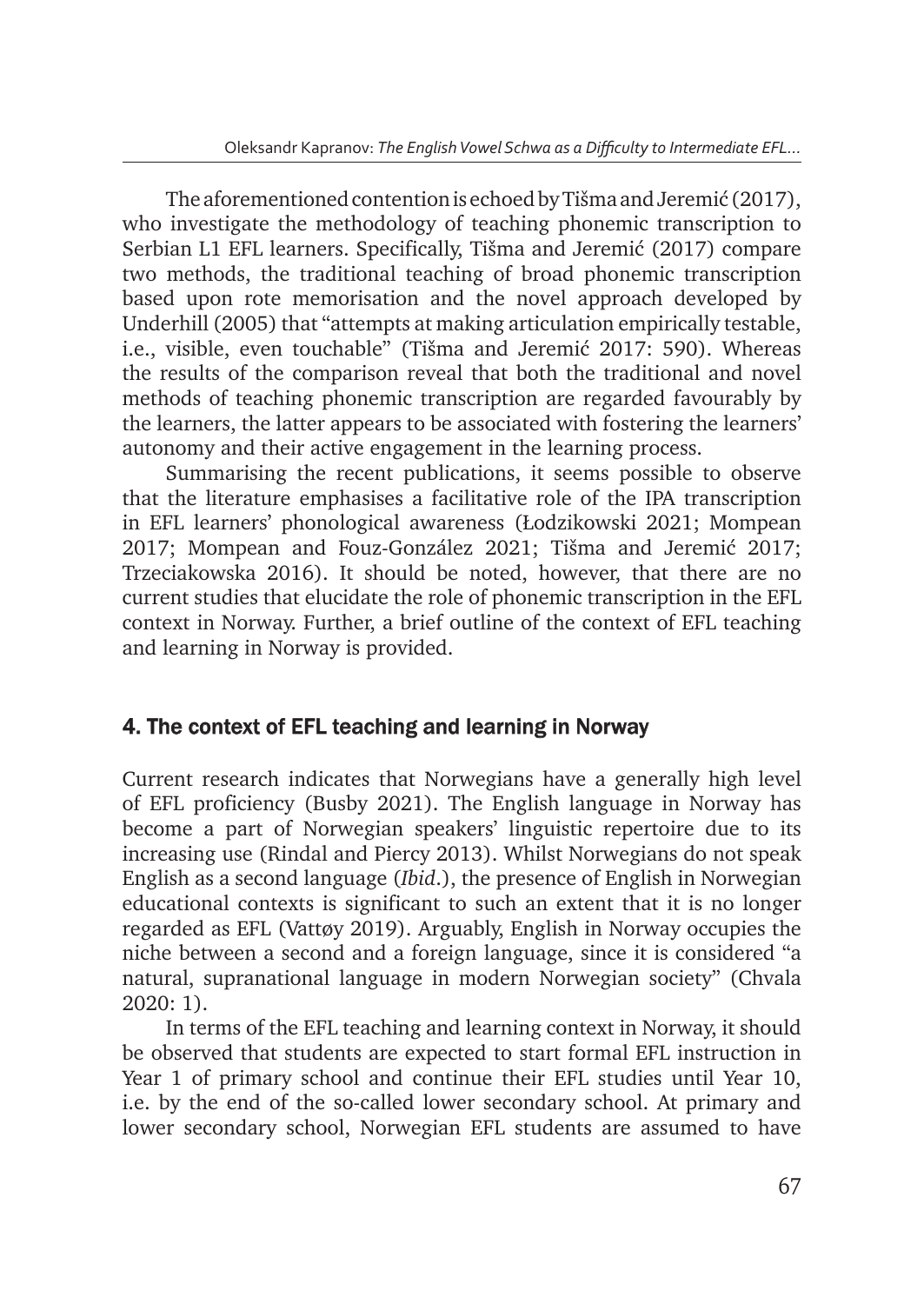been exposed to 588 contact hours of English (Vattøy 2019). As far as the Norwegian EFL curriculum is concerned, it follows the *can-do* statements formulated by the Common European Framework of References for Languages (The Council of Europe 2011).

Based upon the revised curriculum, the Norwegian Directorate for Education and Training (*Udir* in Norwegian) regards the teaching and learning of English pronunciation as an integral part of communicative skills. Specifically, Udir (2021) mandates that

Communication is achieved through listening, reading, writing, prepared oral production and spontaneous oral interaction, including the use of appropriate communication strategies. It also includes participation in various social arenas, where it is important to train to master an increasing number of genres and forms of expression. Good communication requires knowledge and skills in using vocabulary and idiomatic structures, pronunciation, intonation, spelling, grammar and syntax of sentences and texts. (Udir 2021)

It follows from the revised subject curriculum (Udir 2021) that an EFL learner's familiarity with English pronunciation and intonation is one of the institutionalised requirements of the teaching and learning process. In reality, however, insufficient attention is awarded to phonetics in primary and lower secondary schools (Rugesæter 2014). This observation is echoed by Bøhn and Hansen (2017: 55), who argue that little is known about how pronunciation is taught and assessed in Norway.

One of the peculiarities of the current Norwegian EFL context lies in the rare use of the IPA in an EFL classroom (Bøhn and Hansen 2017; Rugesæter 2014). For instance, the IPA does not seem to be employed in order to teach the English sounds that cause substantial difficulties to Norwegian L1 EFL learners, such as  $/\theta$ ,  $/\delta$ ,  $/z$ , and  $/w$  (Rugesæter 2014). It could be argued that there exists a discrepancy between the institutionalised goal of teaching the English sound system and the lack of focus on phonetics and "little guidance in the assessment of pronunciation" (Bøhn and Hansen 2017: 55) in a Norwegian EFL classroom. In this regard, Bøhn and Hansen (*Ibid*.) observe that whereas Norwegian L1 EFL students are expected by *Udir* (2021) to use language-appropriate patterns in their oral communication in English, there are no clear guidelines concerning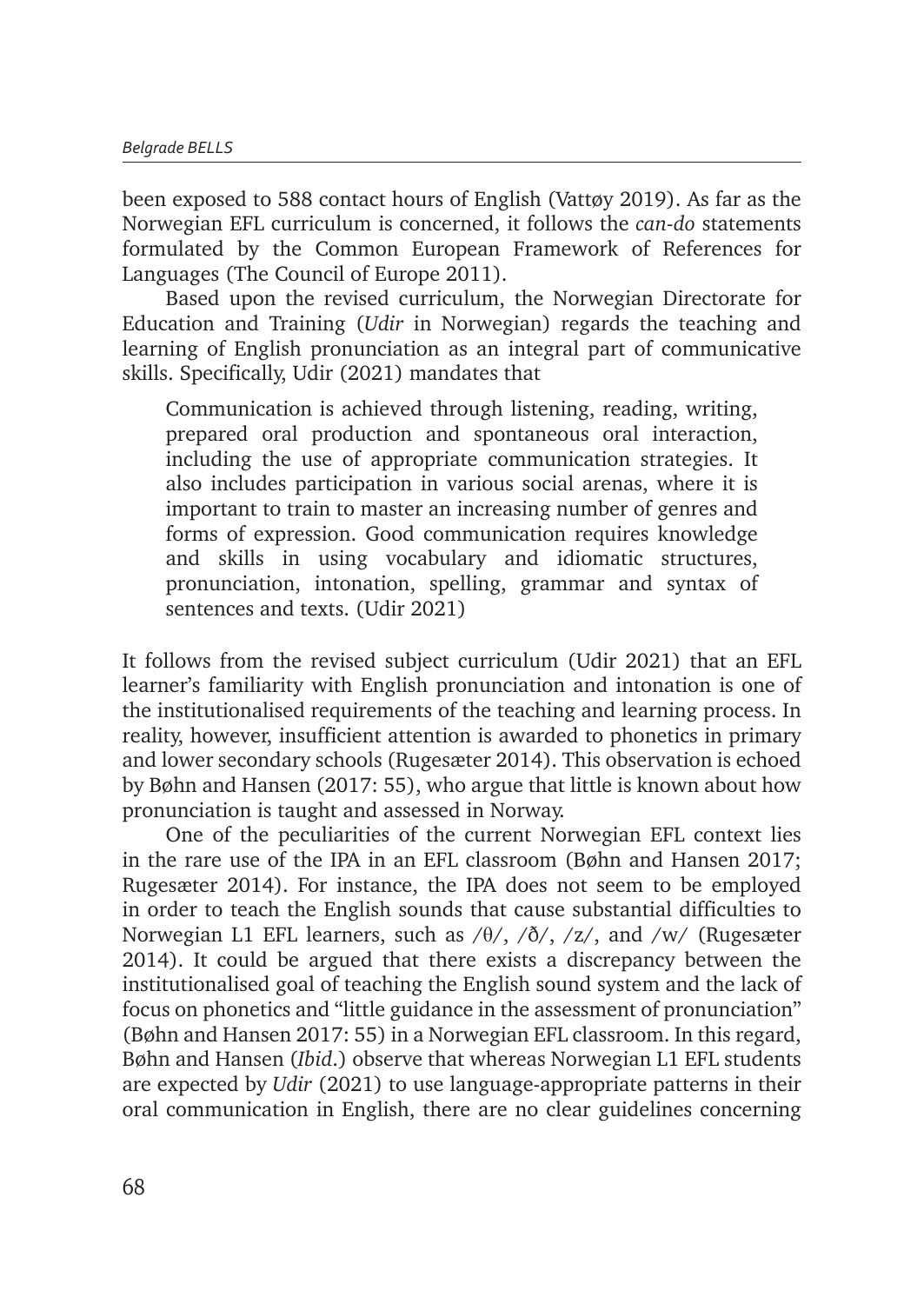what these patterns involve in terms of pronunciation and intonation and what an EFL teacher should do in order to teach them.

Given that the teaching and learning of English phonetics is not prioritised and the IPA is not used at school often, a typical Norwegian L1 EFL learner might experience a number of difficulties with the English sounds even on the intermediate level of proficiency (Rugesæter 2014). Arguably, one of those difficulties is associated with schwa. The following section of the article presents and discusses a study that seeks to establish whether or not schwa is problematic to Norwegian L1 EFL learners.

# 5. The present study

The present study is embedded in the instructional setting of a course in English Phonetics offered at a regional university in Norway. The course in English Phonetics is a part of the so-called *Årsstudium* (Year Course in English), which is a stand-alone full-time university course comprised of such modules as Functional Grammar of English, EFL Didactics, English Literature, and Anglo-Saxon Civilization. The course in English Phonetics is based upon the book *English Phonetics for Teachers* by Nilsen and Rugesæter (2015). Following the book, the course is structured as a series of seminars (see Table 2 below that summarises seminar topics).

| N | <b>Seminars</b> | <b>Seminar Topics</b>                                                                                                                                                                                |
|---|-----------------|------------------------------------------------------------------------------------------------------------------------------------------------------------------------------------------------------|
|   | Seminar 1       | Introduction. Course expectations and<br>requirements.                                                                                                                                               |
| 2 | Seminars 2-3    | Articulation. Phoneme and allophone.<br>Syllable.                                                                                                                                                    |
| 3 | Seminars 4-5    | Consonants. Stops. Fricatives. Nasals.<br>Approximants.                                                                                                                                              |
|   | Seminars 6-7    | Vowels. The front monophthongs.<br>The central monophthongs. The back<br>monophthongs. The weak vowels.<br>The front closing diphthongs. The<br>back closing diphthongs. The centring<br>diphthongs. |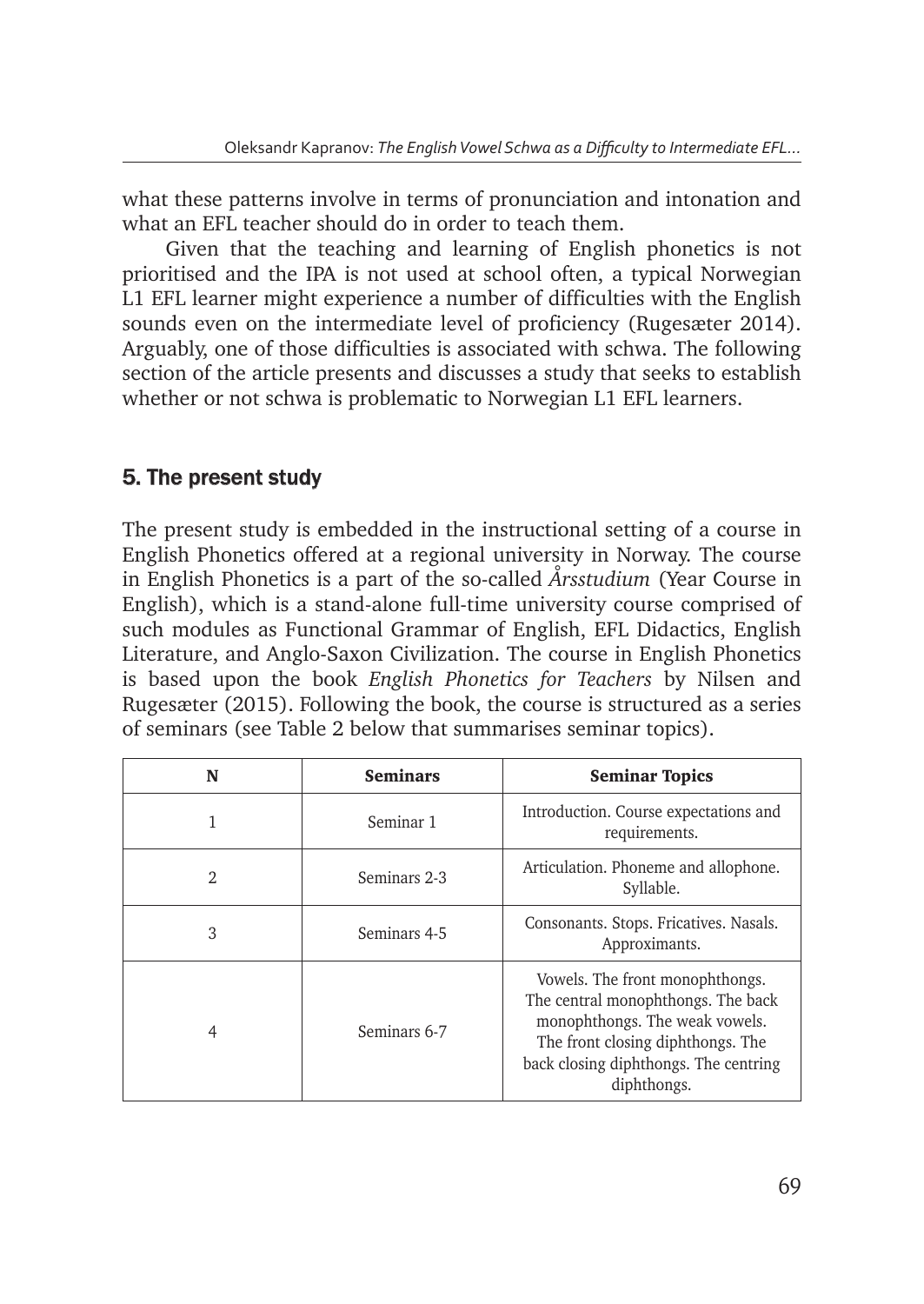| Seminars 8-9   | Word stress. Sentence stress. Weak<br>forms. Assimilation and elision. |
|----------------|------------------------------------------------------------------------|
| Seminars 10-11 | Intonation. The five basic tones.                                      |
| Seminars 12-13 | Teaching pronunciation in an EFL<br>classroom.                         |
| Seminars 14-15 | Varieties of spoken English. SBS. GA.                                  |

Table 2. The structure of the course in English Phonetics

Elements of the IPA are introduced starting from the English consonants at Seminar 3 and adding English vowels at Seminar 6. Phonemic transcription is taught explicitly with substantial emphasis on practicing it in class and at home. Whilst phonemic transcription is focused on SBS during the first semester (Seminars 1-7), elements of GA are discussed in parallel with SBS starting from Seminar 3. During the second semester (Seminars 8-15), the focus on phonemic transcription shifts towards GA. However, GA is discussed in contrast with SBS at Seminars 8-15. The application of phonemic transcription to other varieties of the English language (e.g., IrE) is not addressed in the course.

The study is inspired by the previous literature (Kapranov 2019a), which indicates that schwa is regarded as one of the sources of difficulties to Norwegian L1 young EFL learners on the A1/A2 levels of EFL proficiency according to CEFR (The Council of Europe 2011). In line with the literature (Kapranov 2019a), the study seeks to examine whether or not schwa is associated with difficulties posed to a group of participants, who are Norwegian L1 EFL learners on the intermediate level of proficiency in the English language (i.e., on the  $B1/B2$  levels). In contrast to the previous studies (Kapranov 2019a), however, this investigation focuses exclusively on schwa without identifying and discussing other segmental elements of the English language that the participants find problematic in their speech production in English.

In line with Mompean and Fouz-González (2021), phonemic transcription in the study is regarded as a diagnostic means of error identification. Hence, the hypothesis suggests that the participants' potential difficulties with schwa would be manifested as schwa-related errors in their phonemic transcriptions in the IPA. As mentioned in the introduction, the study seeks to answer two research questions that focus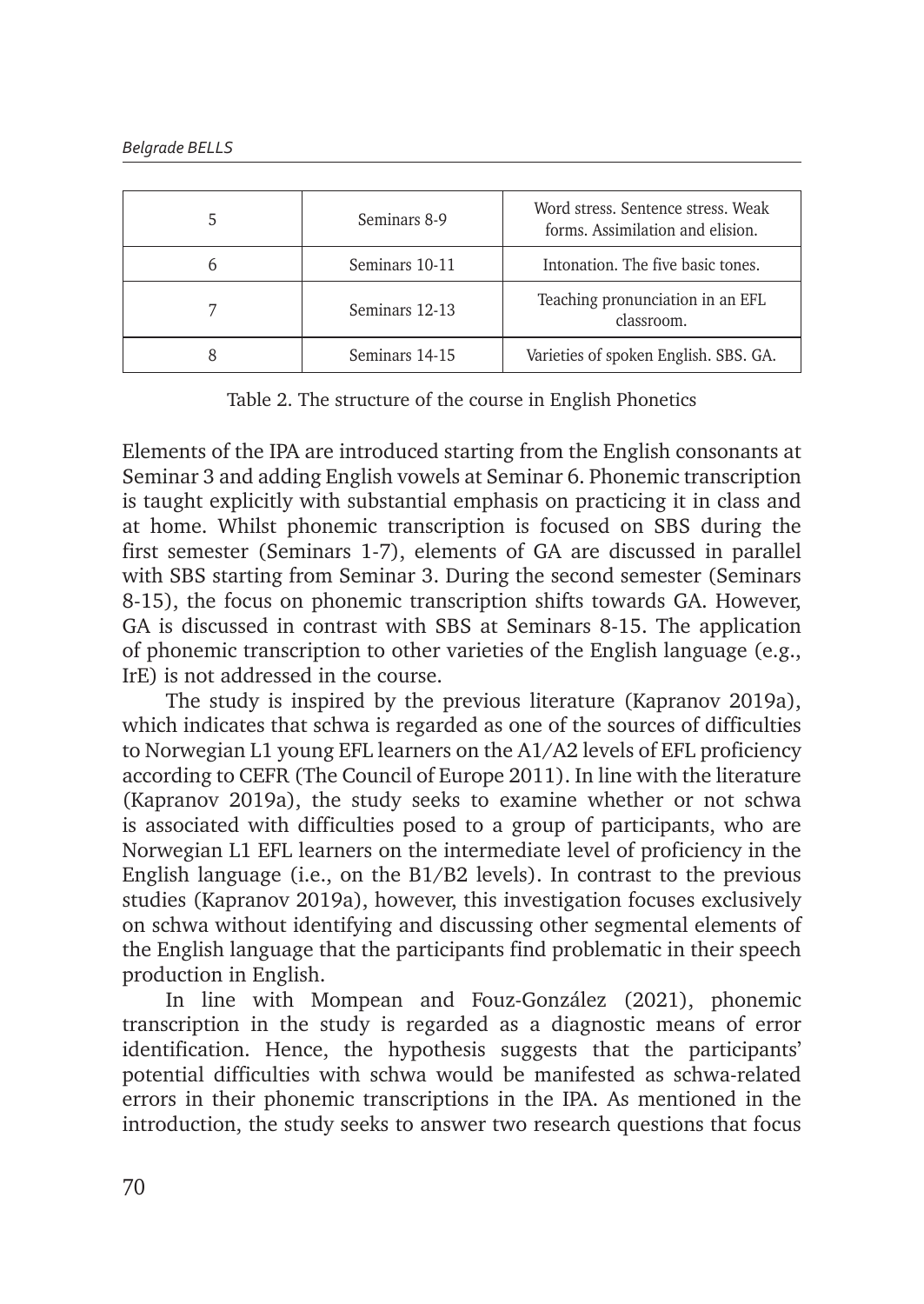on i) the identification of schwa-related errors in the participants' phonemic transcriptions and ii) the impact of GA and SBS upon schwa-related errors in the phonemic transcriptions. Based upon the hypothesis and the research questions, the study involves a series of phonemic transcriptions in the IPA executed by the participants and a post-hoc procedure that consists in the participants' spontaneous oral narratives in English.

### 5.1. Participants

In total, there are 15 participants (10 females and 5 males, M age  $=$ 23.1 y.o.,  $SD = 6$ ) in the study. All the participants are intermediate EFL learners who at the time of the study were enrolled in an EFL programme at a regional university in Norway. The participants' L1 is Norwegian. As far as the participants' L1 background is concerned, it should be explained that Norwegian and Saami are two official languages in Norway, whilst Kven and Romani are regional and minority languages (Hiss, Pesch and Sollid 2021). There are no participants who are associated with the sociolinguistic backgrounds other than Norwegian. The participants indicate that they speak *Vestlandsk*, a dialect of the Norwegian language spoken in Western Norway.

English is a foreign language to all the participants. There are neither English L1 speakers nor early balanced English/Norwegian bilinguals among them. The participants are assumed to be on the intermediate B1/B2 levels of proficiency in English according to CEFR (The Council of Europe 2011). This assumption is based upon their secondary school leaving certificates. In terms of the participants' preferences for a particular English variety, the following should be explained. In an informal discussion at one of the seminars in English Phonetics, nine participants (60%) have reported that they prefer using SBS, five participants (33,3%) speak GA, whereas one participant (6,6 %) uses ScE. These findings correspond to the previous literature (Kapranov 2019c; Rindal and Piercy 2013) which indicates that Norwegian L1 EFL learners typically exhibit preferences for GA and SBS as the varieties that they use in class and extra-murally.

The participants are requested to sign a Consent form that allows the author of the present article to process, analyse and publish their written data for scientific purposes. To ensure confidentiality, the participants' real names are coded. The following coding scheme is used in the study, e.g. P as in "participant" and the number (P1, P2, … P15).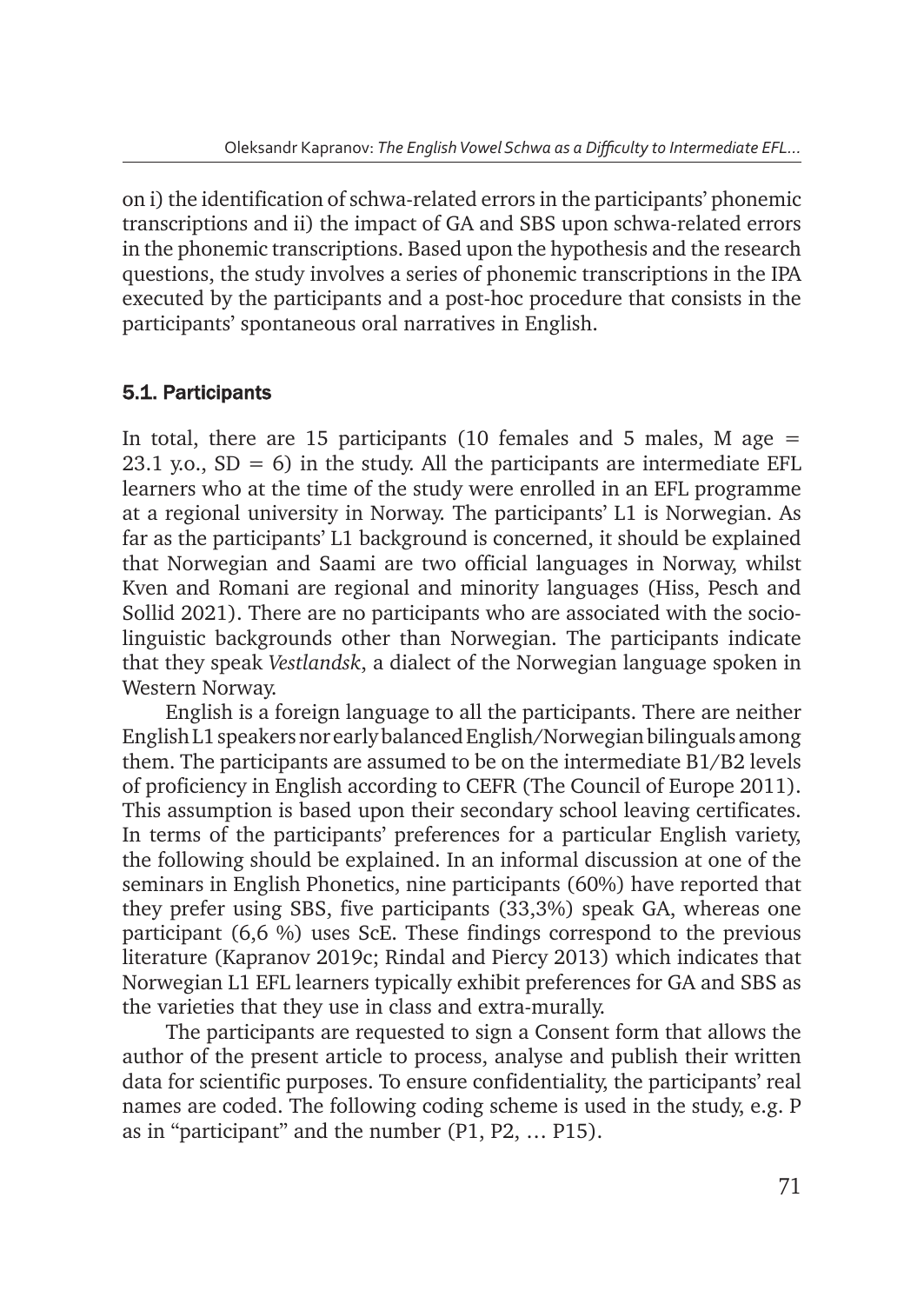#### 5.2. Materials, methods and procedure

The study involves a series of phonemic transcriptions (total  $N$  of tasks  $=$ 4) that are executed by the participants during the course of two semesters, i.e. Task 1, Task 2, Task 3, and Task 4. All four tasks involve the so-called broad phonemic transcriptions in the IPA.

The materials in all four tasks are derived from short texts  $(N = 4)$ that provide general plot synopses for popular feature films on the web-site Internet Movie Database (www.imdb.com). The Internet Movie Database (also abbreviated as IMDb) is an online database of "information related to movies, television programs and video games, including cast, production crew, fictional characters, biographies, plot summaries and reviews" (Fornacciari et al. 2017: 5). The use of the general plot synopses of feature films as materials for the tasks is explained by the tendency of the IMDb to provide an easy-to-understand descriptive narrative about the film and the main characters in the film (Goldstein et al. 2007).

The materials in all four tasks are edited by the author of the article to ensure that they do not pose substantial problems to the participants in terms of the lexical and syntactic complexity. After the materials have been edited, they are comprised of frequently used non-specialist vocabulary items and the maximum of two T-units per sentence. All the materials that are used in the transcription tasks are stylistically neutral narratives. The texts that are used in Tasks 1-2 are lexically and syntactically similar in terms of the total number or words, sentences, and T-Units. The author of this study follows the definition of the *T-unit*, or minimal terminable unit of language, provided by Hunt (1965), who defines it as "a single main clause (or independent clause) plus whatever other subordinate clauses or non-clauses are attached to, or embedded within, that one main clause" (Hunt 1965: 93). Whilst Tasks 3 and 4 differ in the total number of words, they are identical in terms of the total number of sentences and T-Units, as seen in Table 3 below.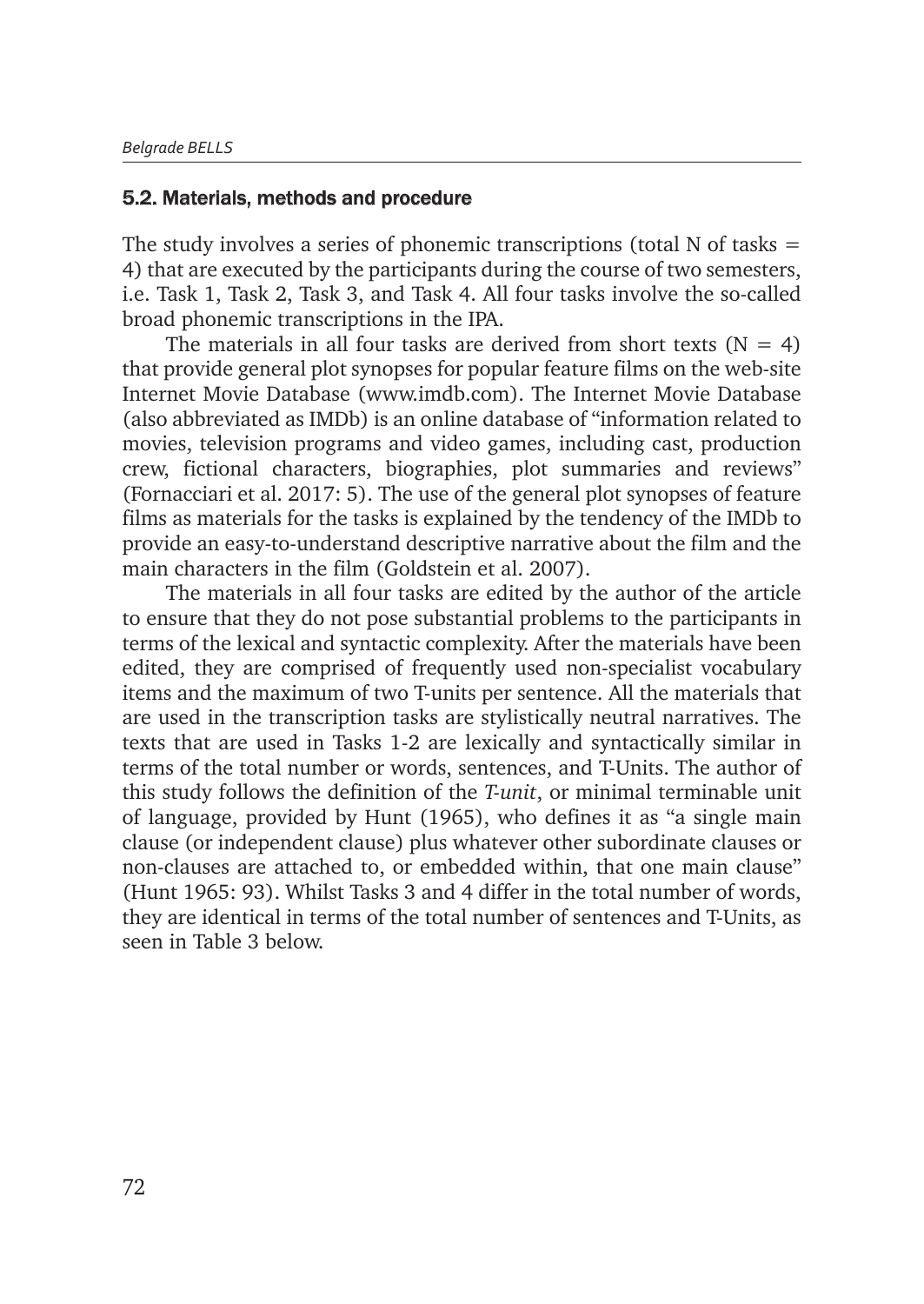| N | <b>Descriptive</b><br><b>Statistics</b> | Task 1 | Task 2 | Task 3 | Task 4 |
|---|-----------------------------------------|--------|--------|--------|--------|
|   | Total N of words                        | 30     | 39     | 88     | 122    |
| 2 | Total N of<br>sentences                 |        | 2      |        |        |
| 3 | Total N of<br>T-Units                   |        | 4      | 10     | 10     |

Table 3. The descriptive statistics of the texts used in Tasks 1–4

From the point of view of research methodology, the approach to error identification in the tasks (i.e., Tasks  $1 - 4$ ) should be explained in detail. The author of this article concurs with Lintunen (2005), who posits that EFL learners' errors associated with English vowels are problematic to identify and compare due to difficulties in the limits of acceptability. In this regard, Vishnevskaya (2011: 78) argues that acceptability may involve the levels of variability associated with the varieties of English, word stress patterns, and phonetic variation in English polysyllabic words, to name just a few. Taking these variables into account, error identification in this study factors in phonetic variability. In order to illustrate the procedure of error analysis, let us consider how phonemic transcription of the noun *expectations* is analysed in the study. Both /ˌekspekˈteɪ**ʃə**nz/ and /ˌekspekˈteɪ**ʃn**z/ are accepted and, consequently, not identified as errors, whilst, for instance, /ˌekspekˈteɪ**ʃɒ**nz/ is counted as a mistake. Additionally, the procedure of error identification in the study factors in textual constrains of the tasks. It means that the materials in Tasks  $1 - 4$  do not involve individual words in isolation. Subsequently, the materials in the tasks should not be transcribed as individual stand-alone lexical items. For instance, in the present error analysis the transcription of the indefinite article *a* as /æ/ and/or /eɪ/ in the sentence *It's a cat* is counted as a mistake, whereas the transcription of *a* as/ə/ is considered to be correct. Prior to each task, the participants have been reminded about the importance of paying attention to transcribing sounds in the speech flow and observing the stress in phonetic words and sentences rather than stressing all individual words. Furthermore, the participants are advised that the texts in all four tasks are stylistically neutral and non-emphatic.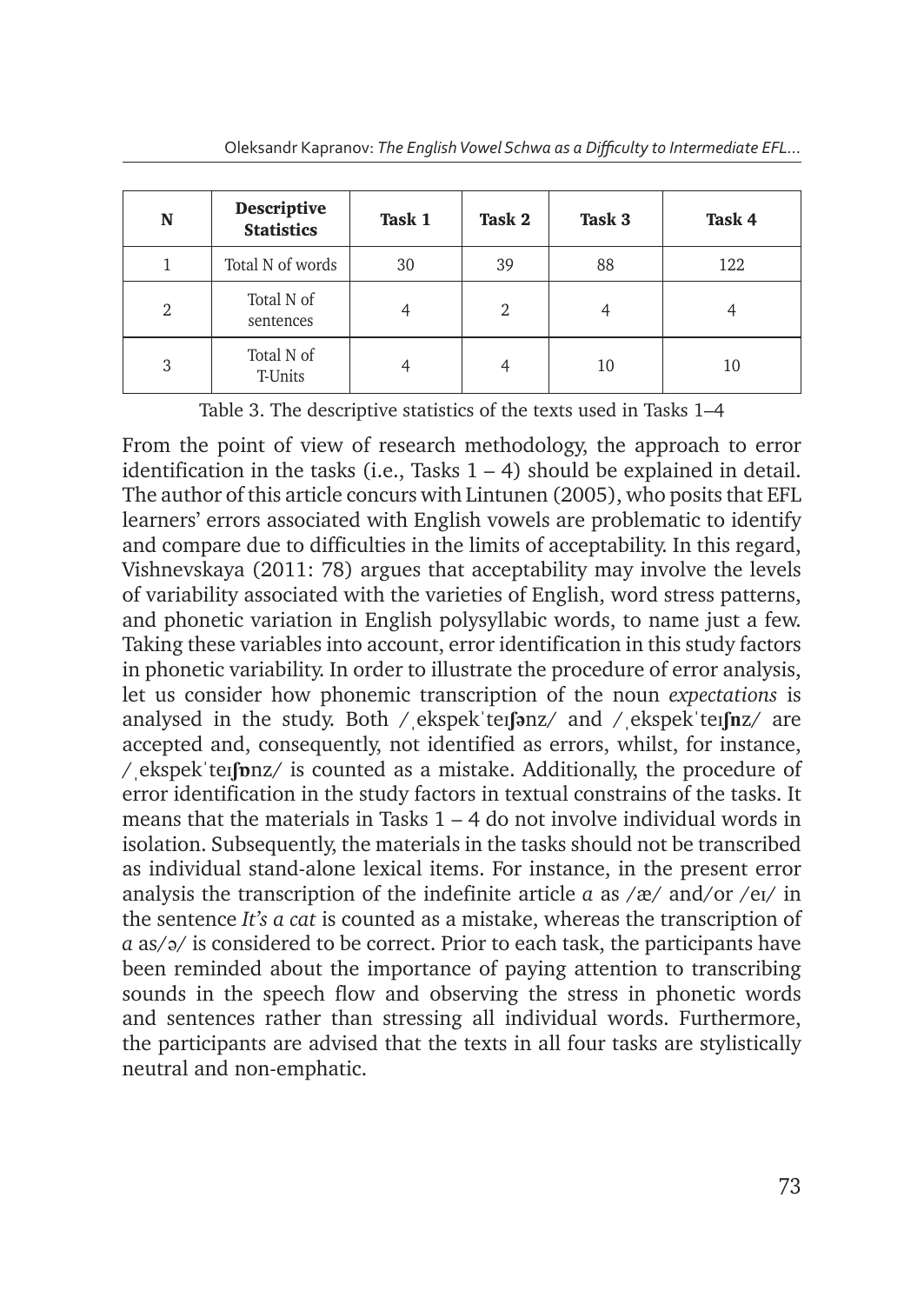Guided by the aforementioned approach to error identification, the participants' phonemic transcriptions in the tasks are analysed quantitatively per group. First, the participants' errors associated with schwa are manually identified in the tasks by the author of the article and converted into numerical representations that are subsequently entered into the Statistical Package for Social Sciences, or SPSS (IBM 2011). Thereafter, means and standard deviations per error type per group are computed in SPSS (IBM 2011). Second, the percentage of the participants who have made errors associated with schwa per type of error per group is calculated in SPSS. Finally, the participants' errors are double-checked by an experienced phonetician who works at the university examination board.

As far as the procedure in the study is concerned, the participants are requested to transcribe Tasks 1 and 2 in the IPA in SBS in the first semester of the course in English Phonetics, while Tasks 3 and 4 are transcribed by the participants in the second semester of the course. Task 3 is requested to be transcribed in the IPA in SBS, whereas Task 4 is asked to be transcribed in the IPA in GA. All tasks are executed by the participants electronically on their personal computers at home. In addition, after the completion of all tasks, the participants are requested to record spontaneous oral narratives that are analysed in the post-hoc procedure.

### 5.3. Results

The error analysis has revealed several types of schwa-related errors made by the participants in all four tasks. These errors are summarised in Table 4 in the form of means (M) and standard deviations (SD) per group.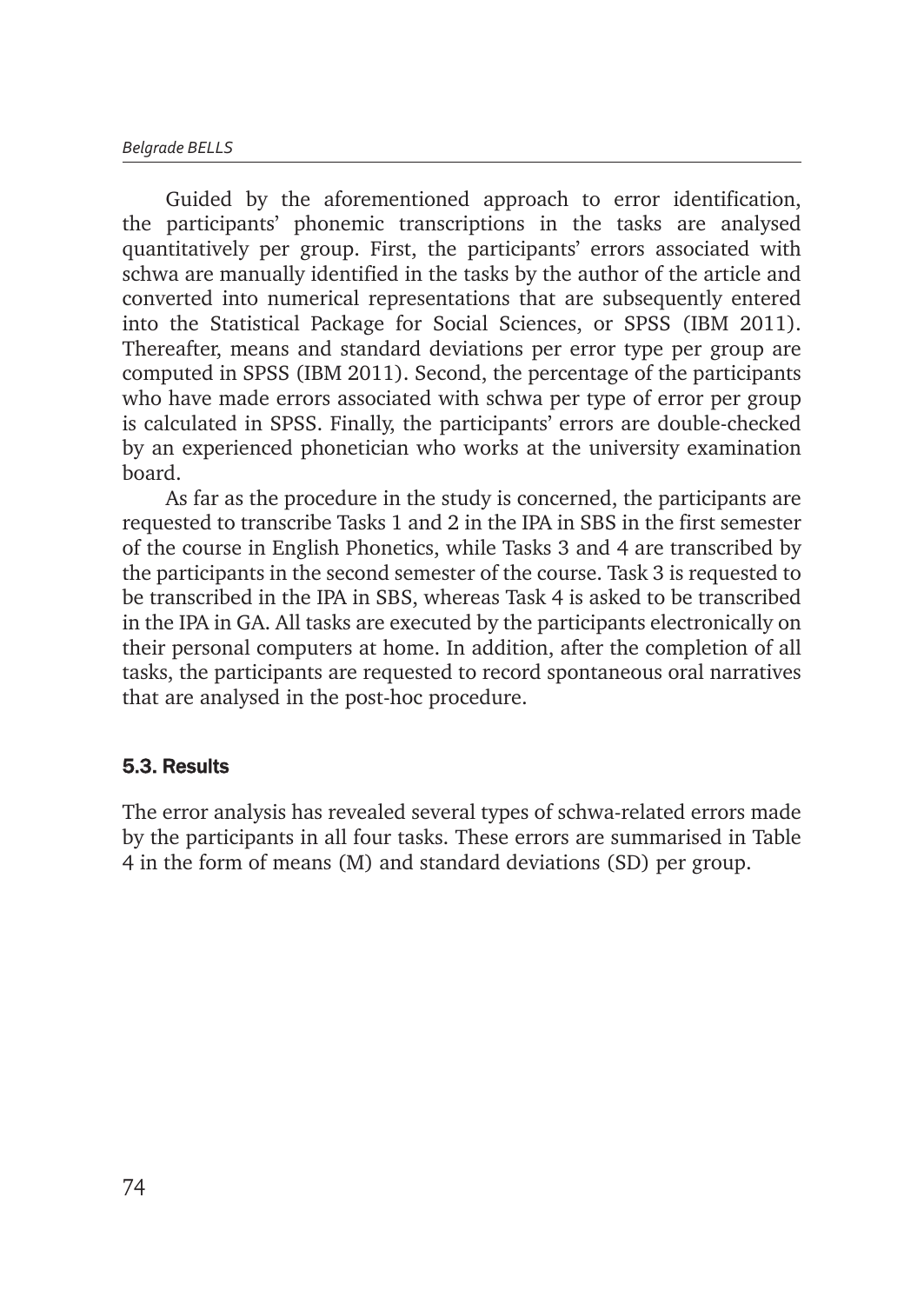| N              | <b>Error</b> type                             | Task 1            | Task 2                               | Task 3              | Task 4             |
|----------------|-----------------------------------------------|-------------------|--------------------------------------|---------------------|--------------------|
| $\mathbf{1}$   | /e/ instead<br>of $/a$                        | M 1.1<br>(SD 0.3) | M 4<br>(SD 2)                        | M 1 (SD 0)          | M 2.5 (SD)<br>3.3) |
| $\overline{2}$ | $/p/$ instead<br>of $\frac{1}{2}$             | M 1<br>(SD 0)     | M 2.1<br>(SD 0.8)                    | M 1.2 (SD)<br>(0.4) | M 4.6 (SD<br>1.7)  |
| 3              | /æ/ instead<br>of $/9/$                       | M 1.6<br>(SD 0.9) | M 1.8<br>(SD 4.9)                    | $M_1(SD)$<br>0.7)   | M 4.8 (SD<br>1.2)  |
| $\overline{4}$ | $/\Lambda$ instead<br>of $\frac{1}{2}$        |                   | M 1.4<br>(SD 0.5)                    | M 2.3 (SD)<br>(0.9) |                    |
| 5              | $\alpha$ :/instead<br>of $/9/$                | M 1.3<br>(SD 0.5) | M <sub>1</sub><br>(SD 0)             | M 3.5 (SD<br>(2.5)  |                    |
| 6              | $\frac{1}{3}$ / instead<br>of $/9/$           |                   | M <sub>1</sub><br>(SD <sub>0</sub> ) |                     |                    |
| 7              | $/v/$ instead<br>of $\frac{1}{2}$             | M 1<br>(SD 0)     |                                      | M 6.7 (SD<br>1)     | M 2 (SD 1)         |
| 8              | /e <sub>I</sub> / instead<br>of $\frac{1}{2}$ |                   |                                      |                     | M 1.8 (SD<br>(0.4) |

Oleksandr Kapranov: *The English Vowel Schwa as a Difficulty to Intermediate EFL...*

Table 4. Means and standard deviations of errors associated with schwa

Table 5 illustrates the percentage of participants per group, who made schwa-related mistakes.

| N              | <b>Error</b> type                  | Task 1 | Task 2 | Task 3 | Task 4 |
|----------------|------------------------------------|--------|--------|--------|--------|
| 1              | /e/ instead<br>of $/9/$            | 46.6%  | 53.3%  | 13.3%  | 40%    |
| $\overline{2}$ | $/p/$ instead<br>of $/9/$          | 6.6%   | 46.6%  | 33.3%  | 40%    |
| 3              | /æ/ instead<br>of $/\gamma$        | 73.3%  | 40%    | 46.6%  | 60%    |
| $\overline{4}$ | $/\Lambda$ / instead<br>of $/9/$   |        | 33.3%  | 20%    |        |
| 5              | $\alpha$ :/instead<br>of $/\gamma$ | 40%    | 26.6%  | 13.3%  |        |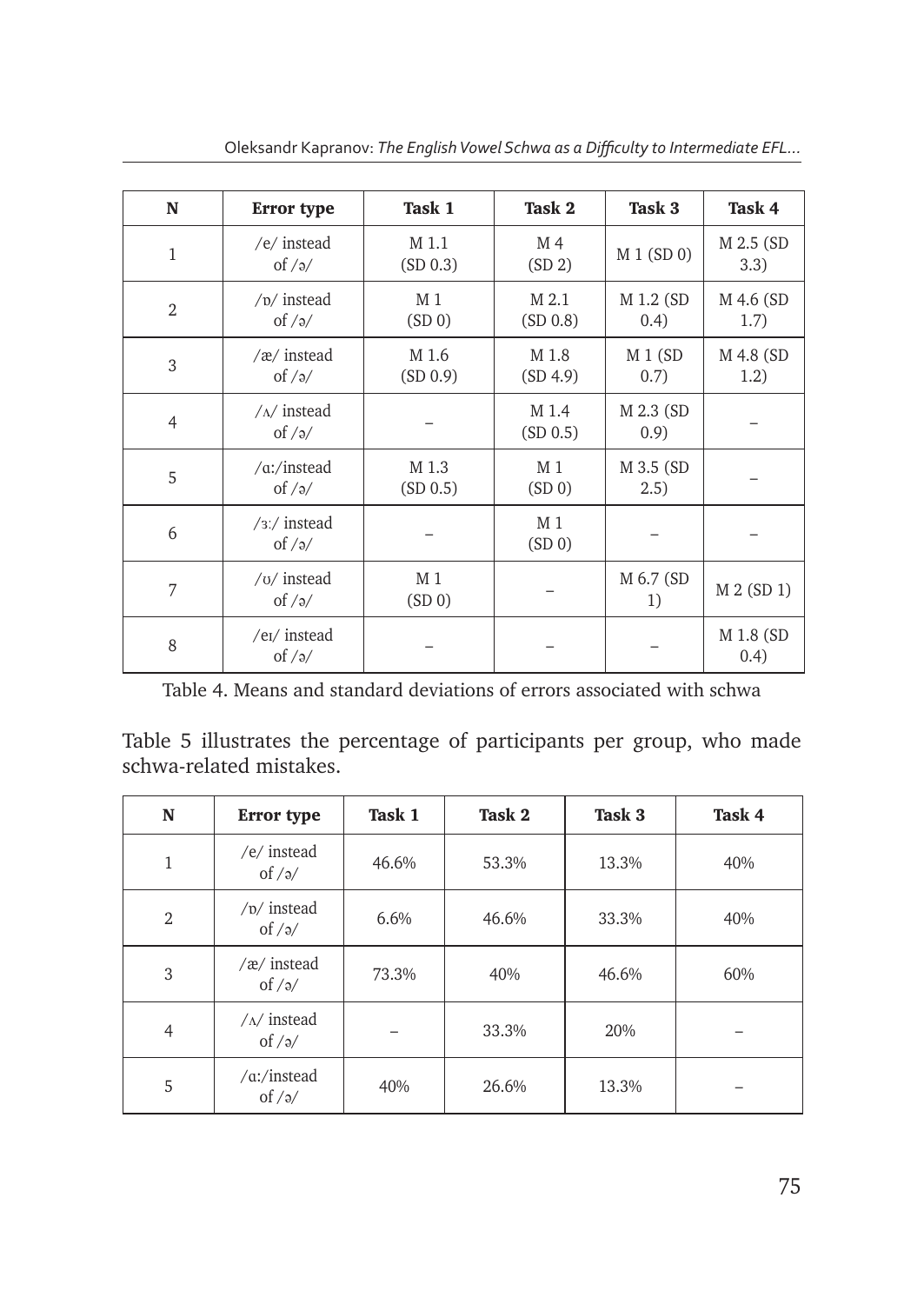| 6 | /3:/ instead of /ə/              |       | 6.6% |     |       |
|---|----------------------------------|-------|------|-----|-------|
| ⇁ | /o/ instead of /ə/               | 26.6% |      | 60% | 40%   |
| 8 | /e <sub>I</sub> / instead of /ə/ |       |      |     | 26.6% |

Table 5. Percentage of participants, who made errors associated with schwa

# 5.4. Discussion

As mentioned in the introduction, the study seeks to provide answers to two research questions. Whereas the first research question is concerned with the identification and classification of schwa-related errors in the participants' phonemic transcriptions in the IPA, the second research question aims to answer whether or not a variety of the English language impacts upon errors associated with schwa in the participants' phonemic transcriptions. These research questions will be discussed in detail in the following subsections of the article.

### **5.4.1. Discussing research question 1**

It is evident from Table 4 that whilst schwa-related errors are present in all tasks, the types of errors and their distribution in the tasks differ. Figure 1 below illustrates the difference between the distribution of error types in Tasks 1 and 2.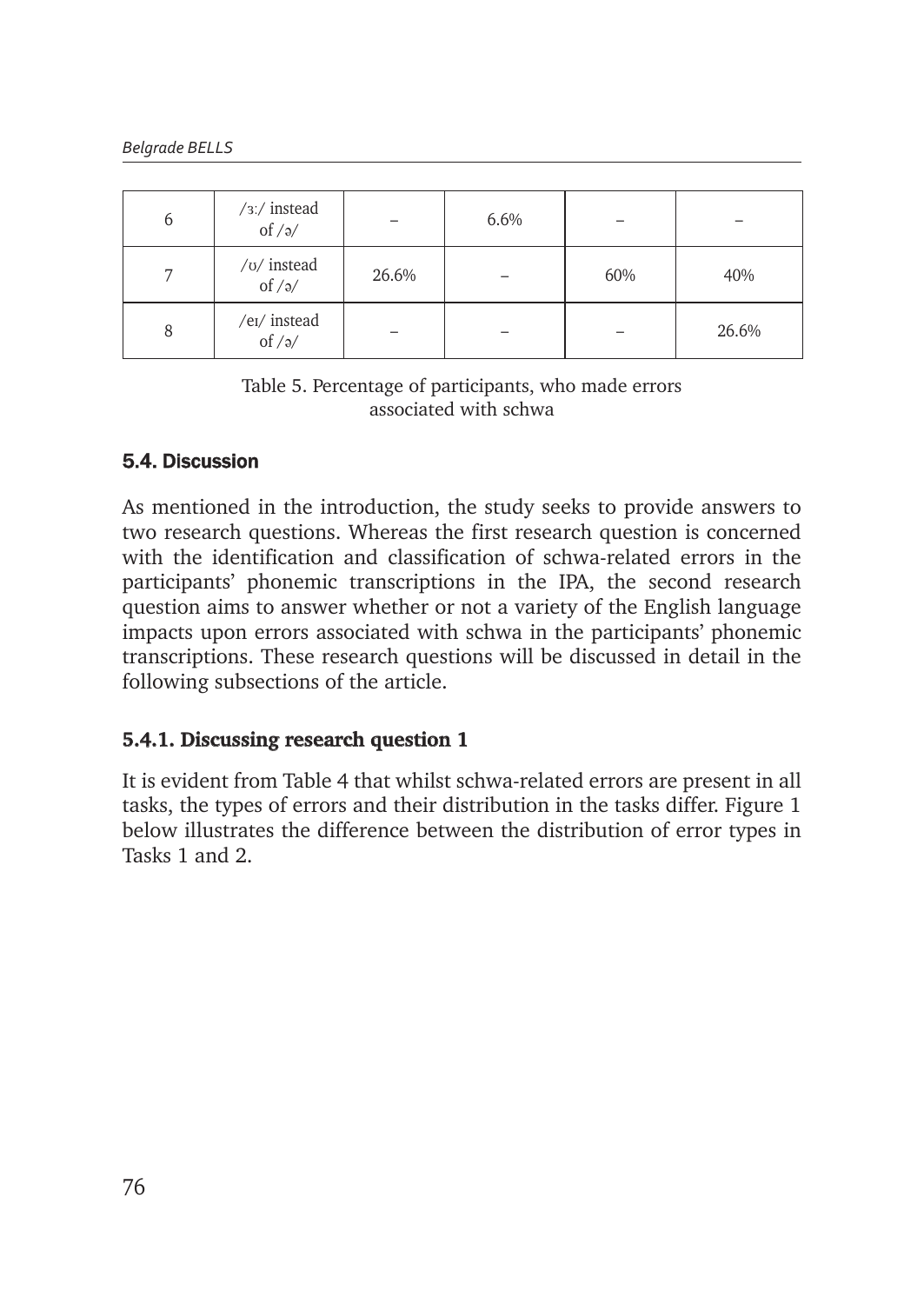

Figure 1. The distribution of schwa-related error types in Tasks 1 and 2

As previously described in the article, Tasks 1 and 2 involve texts that are phonologically balanced and similar in terms of the number of words to be transcribed (see Table 3). Furthermore, Tasks 1 and 2 are offered to the  $\frac{1}{2}$  countermode (see Table 8). The intermode, hashed 1 and 2 are only as an expected to the participants for transcription in the first semester of the course in English .<br>phonetics, when the participants could be assumed to be at the initial stage of familiarity with the IPA. Additionally, the participants are instructed to transcribe both Task 1 and Task 2 in SBS. Arguably, these variables render the tasks comparable as far as the error analysis in the present study is concerned.

The results of the error analysis indicate that there are several types of errors associated with schwa that involve a substitution of schwa for of criors associated with senwa that involve a sabstitution of senwa for another vowel (see Table 4). Several error types have been identified both in Task 1 and Task 2, for instance, the substitutions of /ə/ for /e/, /ɒ/, /æ/, and  $/\alpha$ :/. These errors could be related to a number of variables, such as the influence of the English orthography, a nascent stage of transcription skills, and, perhaps, an over-taxed capacity of the participants' long-term memory associated with the retention of the IPA symbols in order to use them properly in the transcriptions. Another variable could involve the participants' insufficient attention to schwa due to the focus on the transcription of the English consonants that are absent in the Norwegian language, such as  $\frac{z}{\sqrt{6}}$ ,  $\frac{d}{\sqrt{6}}$ . Whilst it is beyond the scope of this study to provide a comprehensive error analysis, it should be mentioned that 93% of the participants make mistakes by substituting the fricative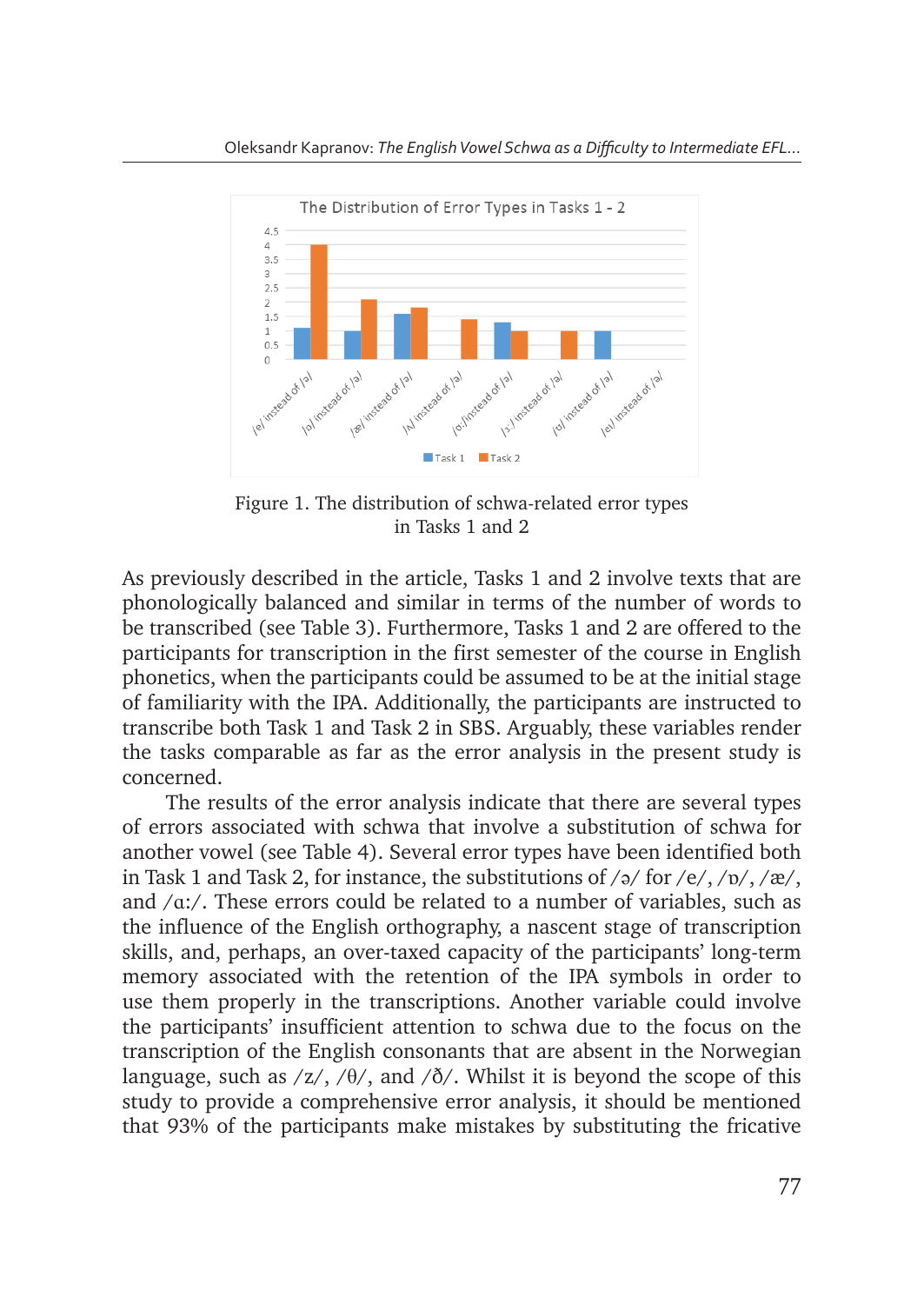/z/ for /s/. The lack of understanding of the  $\frac{s}{-}$  /z/ contrast in English by the participants has been one of their major challenges during the course in English Phonetics. Arguably, the participants have redirected their cognitive resources, attention, and working memory allocation from schwa towards transcribing other sounds, for instance  $\ell z$ . Subsequently, this phenomenon may contribute to the increase in schwa-related errors in Task 2 even after the participants have received more instruction associated with phonemic transcription in the IPA.

Whereas the substitutions of  $\sqrt{2}$  for other vowels (for instance, /e/, / $\nu$ /, / $\alpha$ /, and / $\alpha$ :/) are similar in Tasks 1 – 2 (see Figure 1), the substitution of  $\sqrt{2}$  for  $\sqrt{e}$  increases in Task 2. In this task, nearly one half of the participants (46.6%) make this mistake (see Table 5). The substitution of  $\sqrt{\frac{9}{\pi}}$  for  $\sqrt{\frac{e}{\pi}}$ , especially in Task 2, could be explained by the following reasons. First, the participants have insufficient skills in the IPA transcription in the first semester of the course. Obviously, the lack of skills in transcription affects not only the correct transcription of schwa, but other vowels and some consonant sounds as well (e.g., the English fricative /z/ is consistently transcribed by the participants as  $\langle s \rangle$ . It should be noted that similar observations are made by Mompean (2017), Tišma and Jeremić (2017), and Trzeciakowska (2016), who suggest that low levels of the IPA transcription skills correlate with the errors in phonemic transcription in the IPA irrespective of an EFL's learner understanding of the phonetic and phonological properties of the English language. Notably, the same pattern of substitution of schwa for /e/ is reported in the study by Rahal (2016), who attributes this error to an EFL learner's insufficient awareness of the phonetic properties of schwa. Second, the spike in the substitution of  $\sqrt{\frac{9}{}}$  for  $\sqrt{\frac{e}{\pi}}$  in Task 2 could be explained by means of referring to the conclusions made by Łodzikowski (2021), Mompean and Fouz-González (2021), Tišma and Jeremić (2017), and Trzeciakowska (2016), who point to the orthographic system of English as a cause EFL students' difficulties associated with schwa. Judging from the data, the major bulk of the substitution of  $\sqrt{2}$  for  $\sqrt{e}$  in Task 1 and, especially, in Task 2 occurs in the definite article *the*, which the participants transcribe as /ðe/. Given that there is neither  $\frac{\delta v}{\delta t}$  nor  $\frac{\delta v}{\delta t}$  in the data, the stress placement as a cause of this error should be factored out. Hence, it is argued that the error in the substitution of  $\sqrt{\frac{q}{s}}$  for  $\sqrt{\frac{e}{s}}$  is caused, predominantly, by the impact of the English spelling upon the participants' transcriptions in the IPA.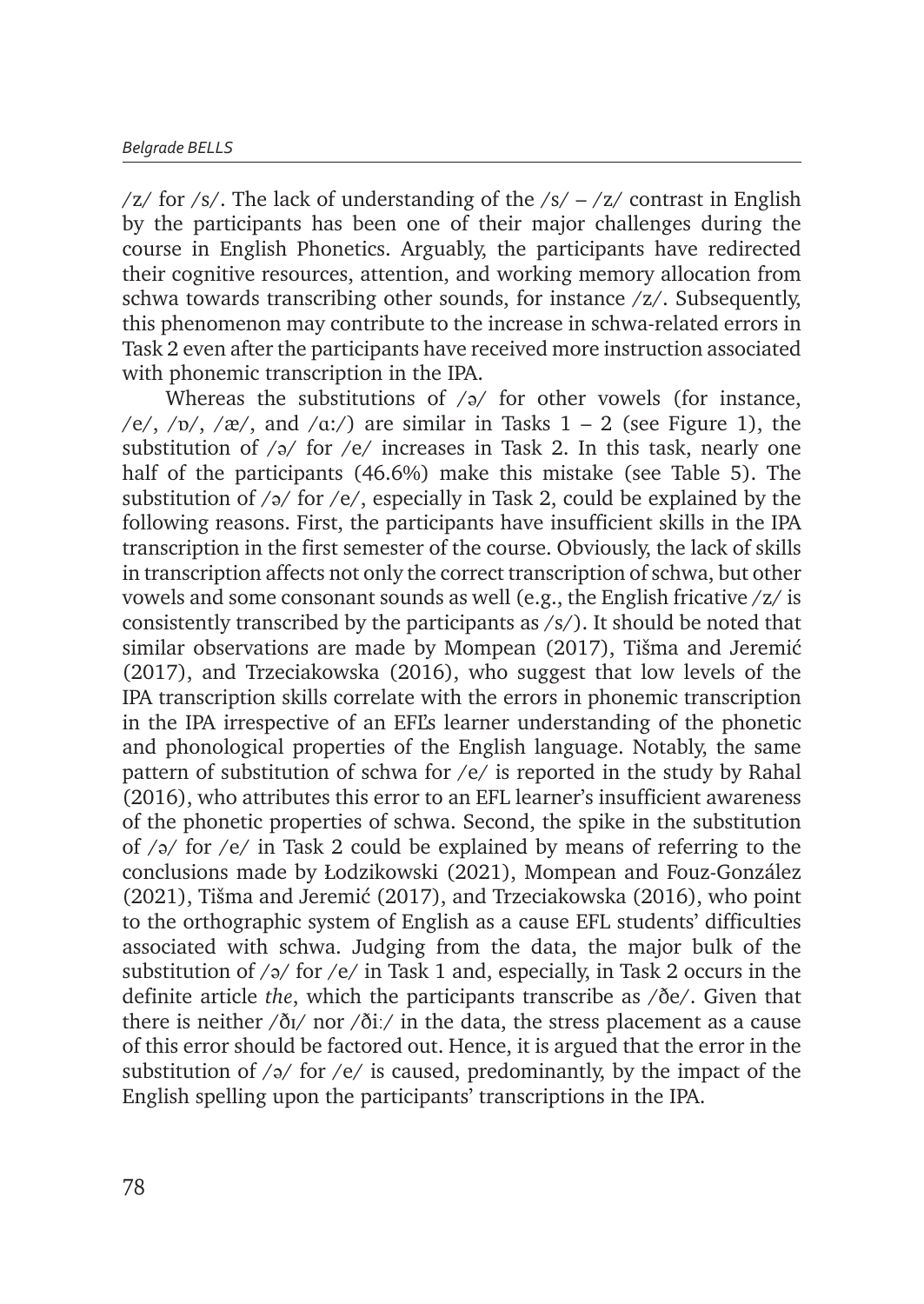Judging from the data, another error is manifested by the substitution of schwa for /æ/ in Tasks 1 and 2. This error in Task 1 appears to be confined, mostly, to the transcription of *and* (e.g., /ænd/ instead of / ənd/). This type of error is made by 73.3% of the participants and its mean occurrence per group in Task 1 is  $M = 1.6$  (SD 0.9). The results  $\frac{1}{10}$  and  $\frac{1}{10}$  in Task 1 is M  $\frac{1}{10}$  (SD 0.9). The results of the error analysis indicate that 11 out of 15 participants have made between one and two errors of this type in their IPA transcriptions. It seems that the high percentage of the participants who substitute /ə/ for /æ/ in Task  $1$  is reflective of the participants' problems with i) the English stress on the level of phrase and sentence and, concurrently with that, ii) insufficient understanding of the t insufficient understanding of the phonetic and phonological properties of cohum of schwa.

Data analysis indicates that only two participants do not have schwarelated mistakes in their transcriptions in Tasks 1 – 2. This finding is illustrated by Figure 2 that presents the number of errors per participant in Tasks  $1 - 2$ .



Figure 2. The number of errors per participant in Tasks 1 – 2 **Figure 2**. The number of errors per participant in Tasks 1 – 2

It is evident from Figure 2 that the standard deviation of all error types per group in Task 2 is higher (SD = 2, 81) in contrast to that of Task 1 (SD = 1,14). This finding illustrates that several participants (for instance, P1, P2, experience in that several participants (for instance, participants (for instance),  $\frac{1}{2}$ ,  $\frac{1}{2}$ ,  $\frac{1}{2}$ ,  $\frac{1}{2}$ ,  $\frac{1}{2}$ ,  $\frac{1}{2}$ ,  $\frac{1}{2}$ ,  $\frac{1}{2}$ ,  $\frac{1}{2}$ ,  $\frac{1}{2}$ ,  $\frac{1}{2}$ ,  $\frac{1}{2}$ ,  $\frac{1}{$ the rest of the participants make between one and two errors in Tasks 1 and 2 (see Figure 2). Judging from the observations of the participants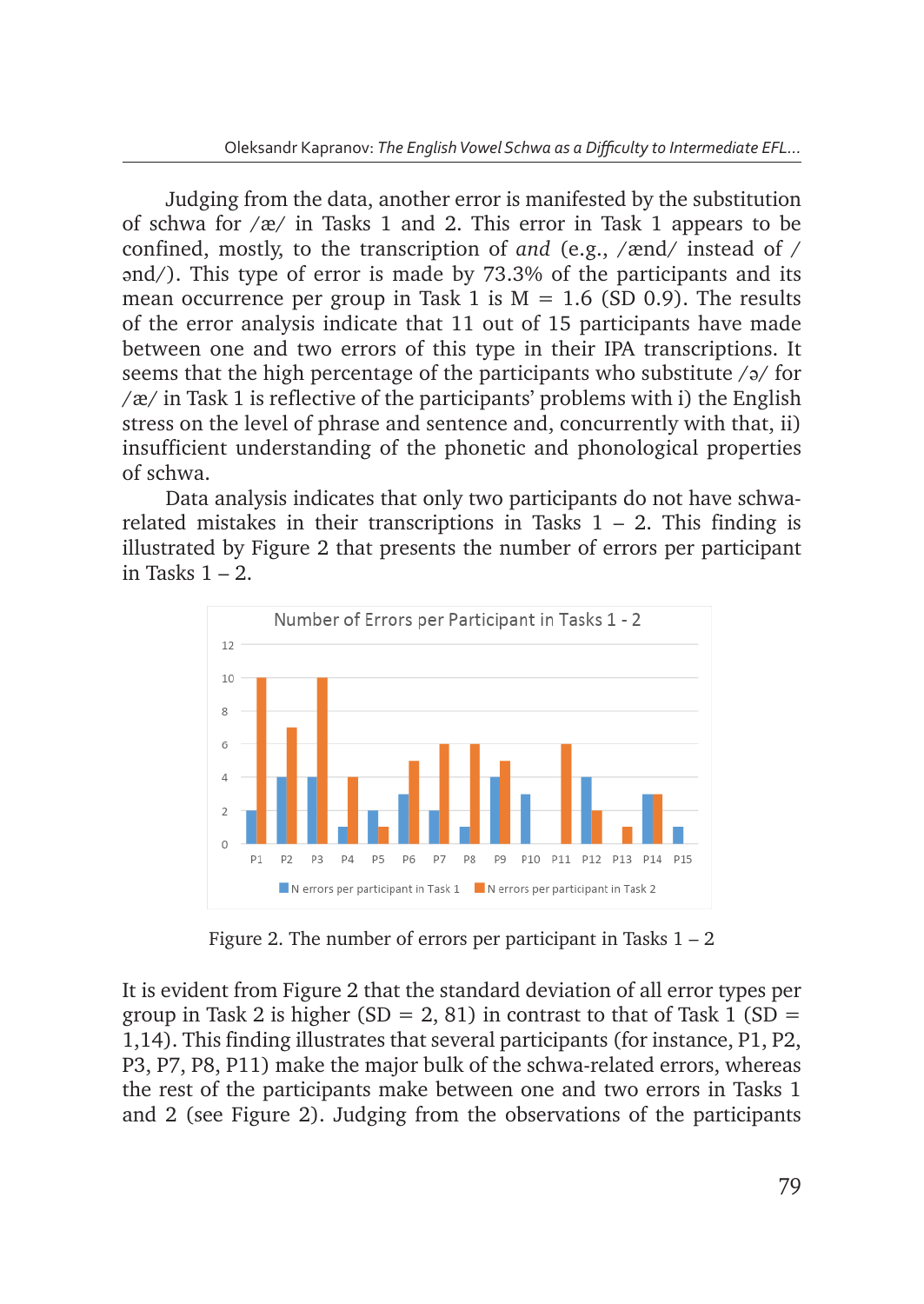at the seminars in English Phonetics, one of the reasons for the increase in schwa-related errors could be attributed to the participants' individual differences in mastering phonemic transcription in the IPA. Specifically, the author of this article, who was the course teacher, noted that a group of participants (namely, P1, P2, P3, P7, P8, P11) required more help with the completion of the transcription tasks and demonstrated problems with remembering and retaining the IPA symbols. This observation feeds into the construal of individual differences in the EFL learning process that highlights the relevance of psychological and individual factors in mastering pronunciation (Pennington 2021: 3).

### 5.4.2. Discussing research question 2

The second research question addresses how schwa-related errors are distributed depending on whether or not the participants transcribe the tasks in SBS or GA. In order to elucidate this issue, the participants have been asked to transcribe one text in SBS in Task 3 and one text in GA in Task 4. It should be specified that the text in Task 3 is written in accordance with British spelling conventions, whereas the text in Task 4 is written in American English. The results of the error analysis reveal that the participants make schwa-related mistakes regardless of the variety of the English language. Arguably, this finding seems to be novel given that the prior literature (Łodzikowski 2021; Mompean and Fouz-González 2021; Tišma and Jeremić 2017; Trzeciakowska 2016) does not report the correlation between the occurrence of schwa-related errors and the variety of English. The application of the one-way analysis of variance (ANOVA) to the means of error types in Tasks 3 – 4 indicates that the result is not significant at  $p < .05$ , [F(1; 22) = 0.39,  $p = .54$ ]. Judging from this finding, the distribution of schwa-related errors in Tasks 3 and 4 appears to be similar.

However, in terms of the raw values, the substitution of schwa for  $/v$  and  $\alpha$  is more common in Task 4. It appears to be associated with the participants' errors in transcribing the prepositions *of* as /ɒv/ instead of /əv/ and *on* as /ɒn/ instead /ən/. The substitution of schwa for /æ/ is illustrated by the participants' transcriptions of the preposition *as* as /æz/, and the conjunction *and* as /ænd/ instead of /ənd/. These errors could be accounted by the participants' reliance on the English spelling whose rules are, presumably, mapped onto the respective transcriptions. In addition,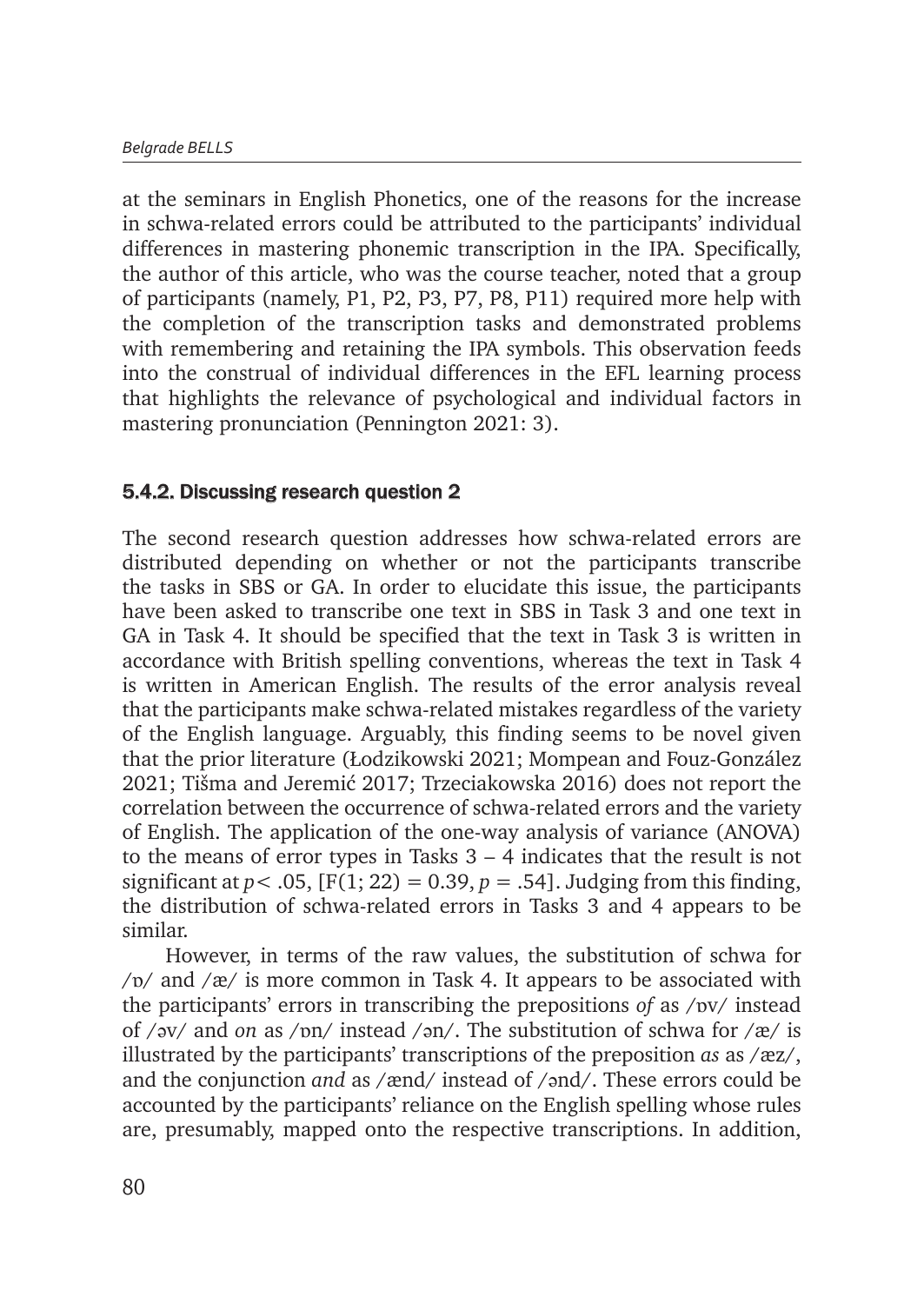the errors are indicative of the participants' insufficient understanding of the vowel reduction in weak forms and a lack of awareness of how functional words are transcribed on the sentence level.

It follows from the results of the error analysis that there are several substitutions of schwa for monophthongs in the participants' transcriptions both in SBS and GA. Specifically, schwa is substituted for /e/, /ɒ/, /æ/, and / $\sigma$ / regardless of the aforementioned varieties of the English language. However, the substitution of schwa for  $/\Lambda$  and  $/\alpha$ . cocurs only in the transcriptions in SBS, whereas the substitution of schwa for the diphthong /eɪ/ is an error found only the participants' transcriptions in GA. These findings are exemplified by Figure 3 below.



Figure 3. The distribution of types of errors associated with schwa in Tasks 3 and 4

In contrast to Task 4, the substitution of schwa for  $/\nu/$  is the most frequent schwa-related error in Task 3, which is made by 60% of the participants. Similarly to the substitution of schwa for  $\alpha$ , this error could be argued entification of the experiments of extraction to year, and sented being the angles.<br>to reveal the participants' lack of attention to weak forms and sentence stress. Given that this type of error occurs both in SBS and GA, it could be assumed that the participants' insufficient awareness of the English stress and weak forms does not correlate with the varieties of the English language. Obviously, this finding should be treated with caution, since it is based upon the error analysis of phonemic transcriptions executed in two varieties of English, SBS and GA. Arguably, a study that involves phonemic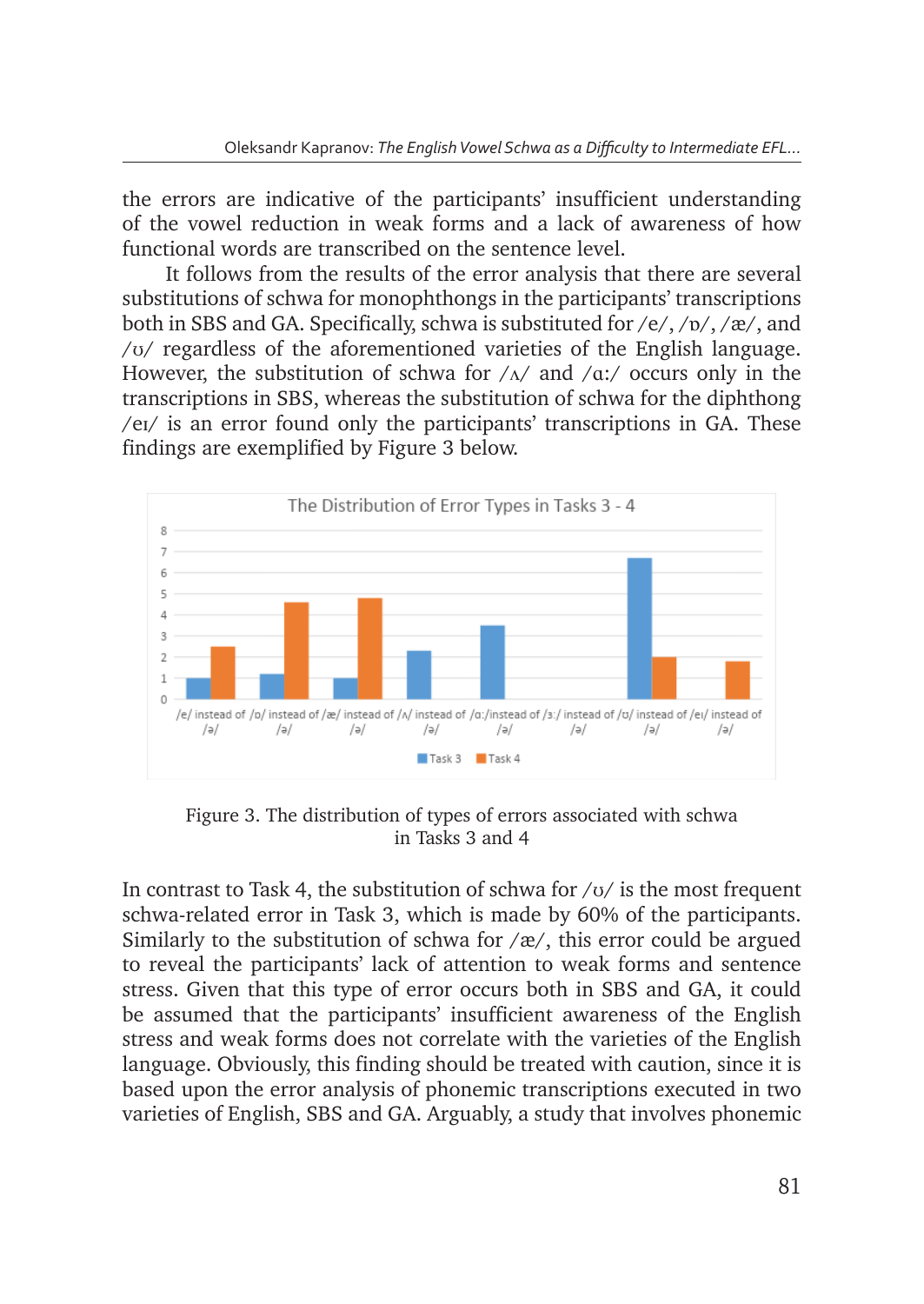transcriptions in other varieties of the Inner Circle of English (for instance, Eurostriptions in other variouses of the finite stricts of anglien (for metance, formation) ones. deviation of all error types in Task 4 (M = 8.03; SD = 3.87) is higher in contrast to the

Another observation that is evident from the data analysis is that the standard deviation of all error types in Task 4 ( $M = 8.03$ ; SD = 3.87) is higher in contrast to the standard deviation in Task 3 ( $M = 8.08$ ; SD = 2.87). This finding indicates that Task 4 is characterised by a noticeable variation in the total number of errors, as illustrated by Figure 4.



Figure 4. The number of errors per participant in Tasks 3 – 4 **Figure 4**. The number of errors per participant in Tasks 3 – 4

It is seen in Figure 4 that the total number of errors per participant in Task 4 ranges from  $N = 1$  (Participant P12) to  $N = 17$  (Participant P15), whereas only one participant (P10) has no errors both in Tasks 3 and 4. In case of Participant's P15 spike in errors in GA, the error analysis indicates that the majority of them are associated with the transcription of *the* that is erroneously transcribed as /ðe/. that is erroneously transcribed as /ðe/.

Another observation that is evident from Figure 4 concerns Participants P9, P13, P15 and P12, whose schwa-related errors are distributed  $\frac{1}{2}$ ,  $\frac{1}{2}$ ,  $\frac{1}{2}$ , whose schwa-related errors are distributed differently from the rest of the group. In particular, whilst the schwarelated errors per group appear to be similarly distributed in Tasks 3 and 4, errors in Participants' P9, P13, and P15 transcriptions in GA are above the group mean ( $M = 8.03$ ). In contrast, however, Participant P12 makes substantially more mistakes in SBS in Task 3, whereas the participant's errors in Task 4 are below the group mean  $(M = 8.03)$ . These findings could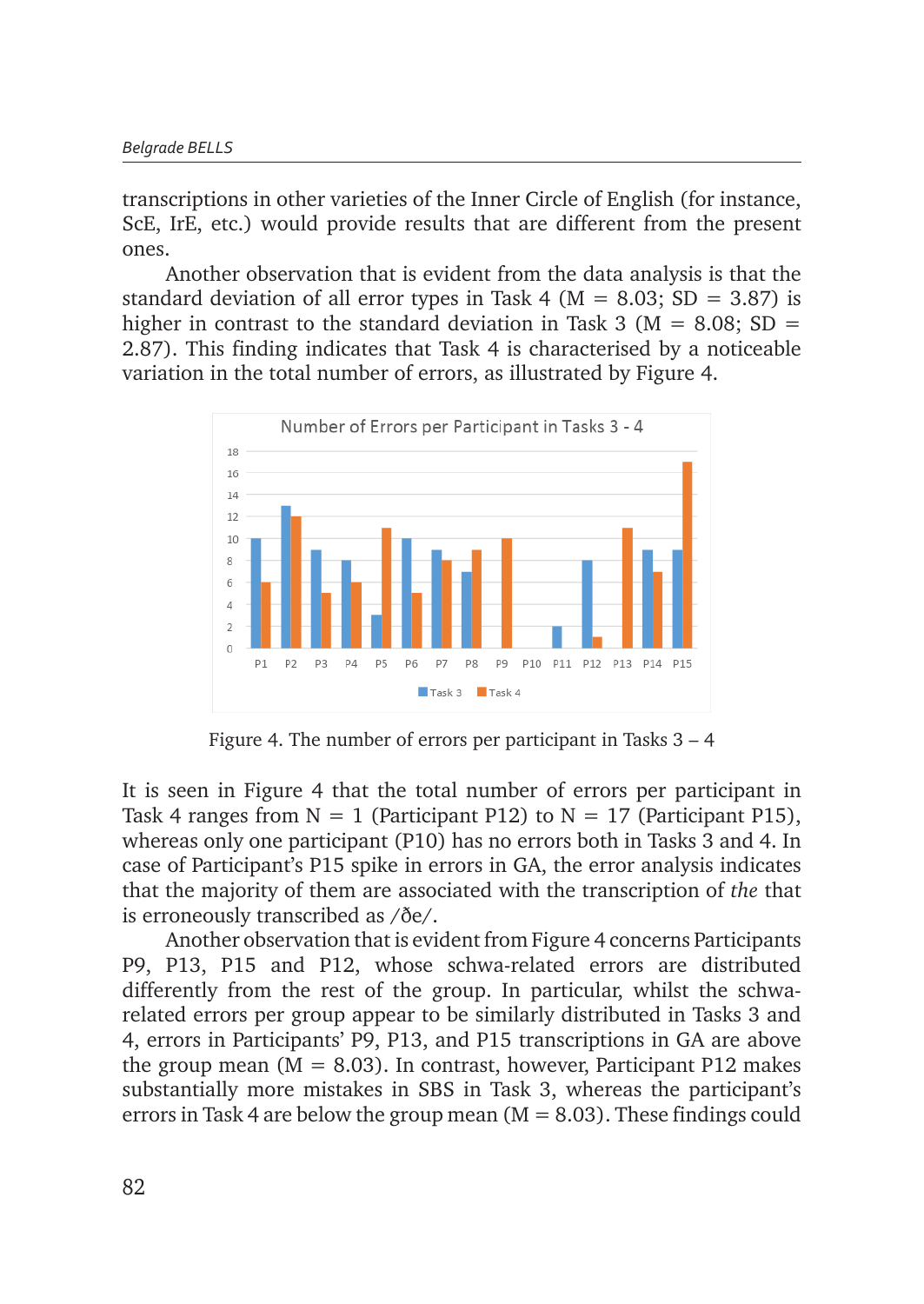be explained by the participants' individual preferences in terms of their preferred variety of the English language. In this regard, it should be noted that Norwegian L1 EFL learners are free to choose the variety of English they speak in instructional contexts. In practice, it means that there is no institutionalised policy that mandates Norwegian EFL teachers to teach their students by means of using, for instance, SBS (Graedler 2014; Rindal and Piercy 2013). On the contrary, it is up to an individual EFL teacher to use the variety of the English language the teacher is comfortable with. Similarly, a Norwegian EFL student is not limited to using only SBS in the instructional settings. Given that Norwegian EFL students are exposed to GA via media, travel, and personal contracts (Rindal 2010), many of them use it both in intramural and out-of-classroom contexts. The current literature indicates that whereas Norwegian L1 EFL learners tend to prefer SBS at school (Rindal 2010), they exhibit preferences for GA in out-of-school contexts. Presumably, Participants' P9, P13, and P15 schwa-related errors in Task 4 are accounted by their preferred use of SBS and, consequently, insufficient use of GA. Similarly, Participant's P12 numerous schwa-related errors in Task 3 are explicable by the participant's preference for GA, given that in Task 4 this participant makes substantially fewer schwa-related mistakes (see Figure 4).

### 5.5. The post-hoc procedure

The post-hoc procedure in this study involves an oral task in English. In the second semester of study, the participants are asked to produce a spontaneous narrative of approximately five minutes in duration about their quotidian experiences. In total, 11 out of 15 participants have sent their recordings with the narratives (M duration  $= 3.7$  minutes; SD  $=$ 1,35; minimum = 1,25 minutes; maximum = 6,4 minutes). The narratives have been examined by the author of the article and the experienced phonetician who works at the university examination board. The results of the error analysis of the participants' oral speech in English reveal that the participants make several schwa-related mistakes. Table 6 below presents these types of errors and provides the percentage of the participants ( $N =$ 11) who make them.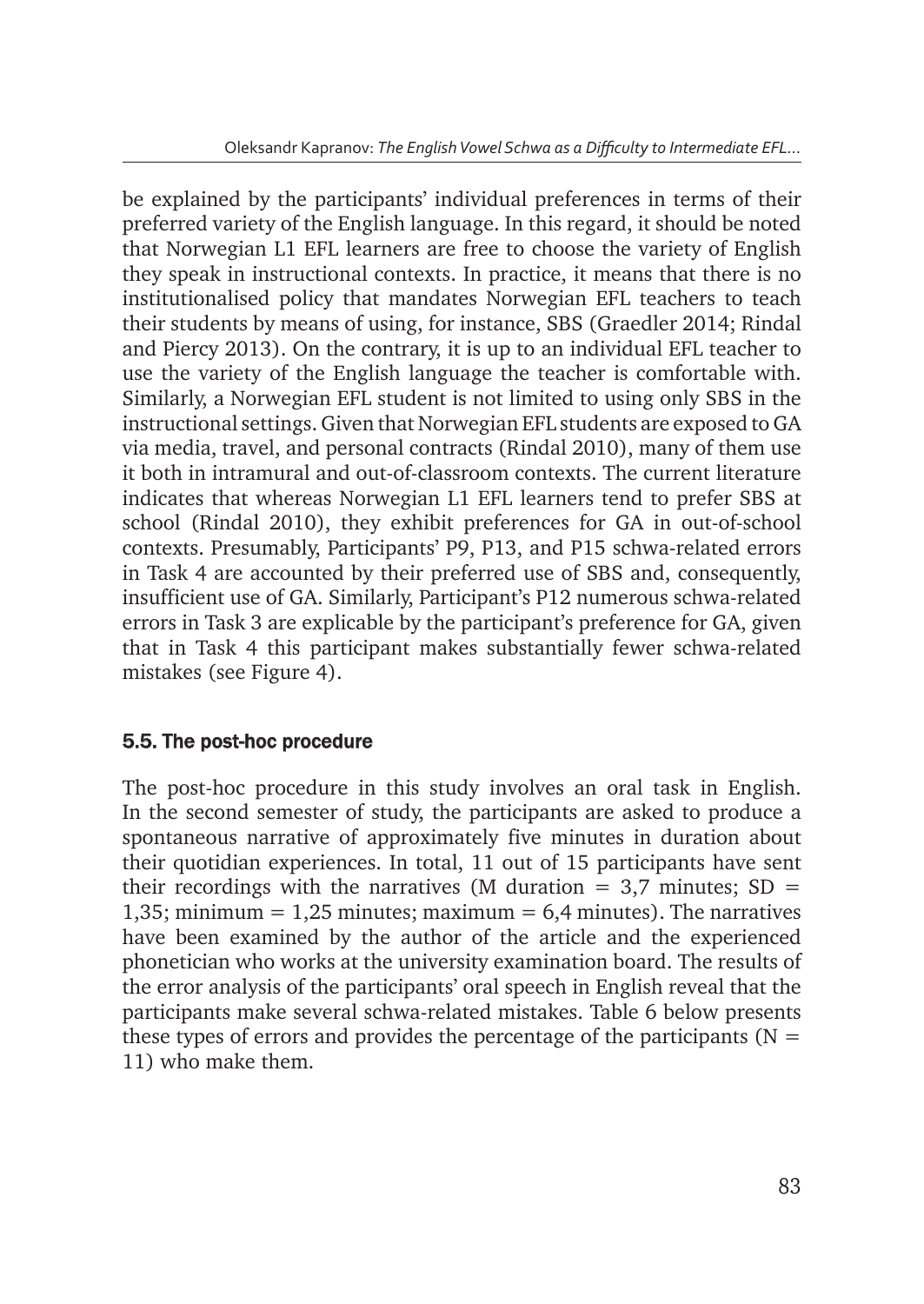| N              | <b>Error</b> type                | Percentage of participants<br>who make schwa-related<br>errors in speech |
|----------------|----------------------------------|--------------------------------------------------------------------------|
|                | /e/ instead of $/a$ /            | 36.4%                                                                    |
| $\mathfrak{D}$ | / $p/$ instead of / $p/$         | 45.5%                                                                    |
| 3              | /æ/ instead of $/a$ /            | 63.6%                                                                    |
| 4              | $/\Lambda$ instead of $/\Lambda$ |                                                                          |
| 5              | /a:/ instead of /ə/              | 36.4%                                                                    |
| 6              | $/3$ :/ instead of $/9/$         |                                                                          |
| 7              | / $U$ instead of / $\partial$ /  | 27.3%                                                                    |
| 8              | /e <sub>I</sub> /instead of $/a$ | 9.0%                                                                     |

Table 6. Schwa-related errors in the post-hoc procedure

It follows from the error analysis summarised in Table 6 that schwarelated errors occur in the participants' speech in English as well as in their phonetic transcriptions in the IPA. In line with the prior literature (Łodzikowski 2021; Mompean and Fouz-González 2021; Tišma and Jeremić 2017; Trzeciakowska 2016), this finding could be taken to indicate that phonemic transcription appears to be a useful means of identifying errors in EFL learners' speech production in English. Specifically, the participants' spontaneous speech in English in the post-hoc task is characterised by eight error types associated with schwa (see Table 6).

Judging from the data, the substitutions of schwa for  $/p/$ ,  $/æ/$ ,  $/υ/$ , and /eɪ/ are related to the participants' use of the full forms instead of weak ones. This finding supports the results of the error analysis of the participants' phonemic transcriptions in the IPA that are marked by the presence of similar, if not identical, schwa-related mistakes. Presumably, schwa-related errors that are manifested by the substitutions of schwa for  $/\nu$ ,  $/\alpha$ ,  $/\nu$ , and  $/\alpha$  are reflective of the participants' lack of attention to stress in English, especially on the level of phrase and sentence.

In the post-hoc, the substitution of schwa for /e/ is typically associated with the definite article *the*, whereas the substitution of schwa for /ɑ:/, to a substantial extent, occurs in the preposition *about*. Arguably, these types of errors could stem from the English spelling conventions and,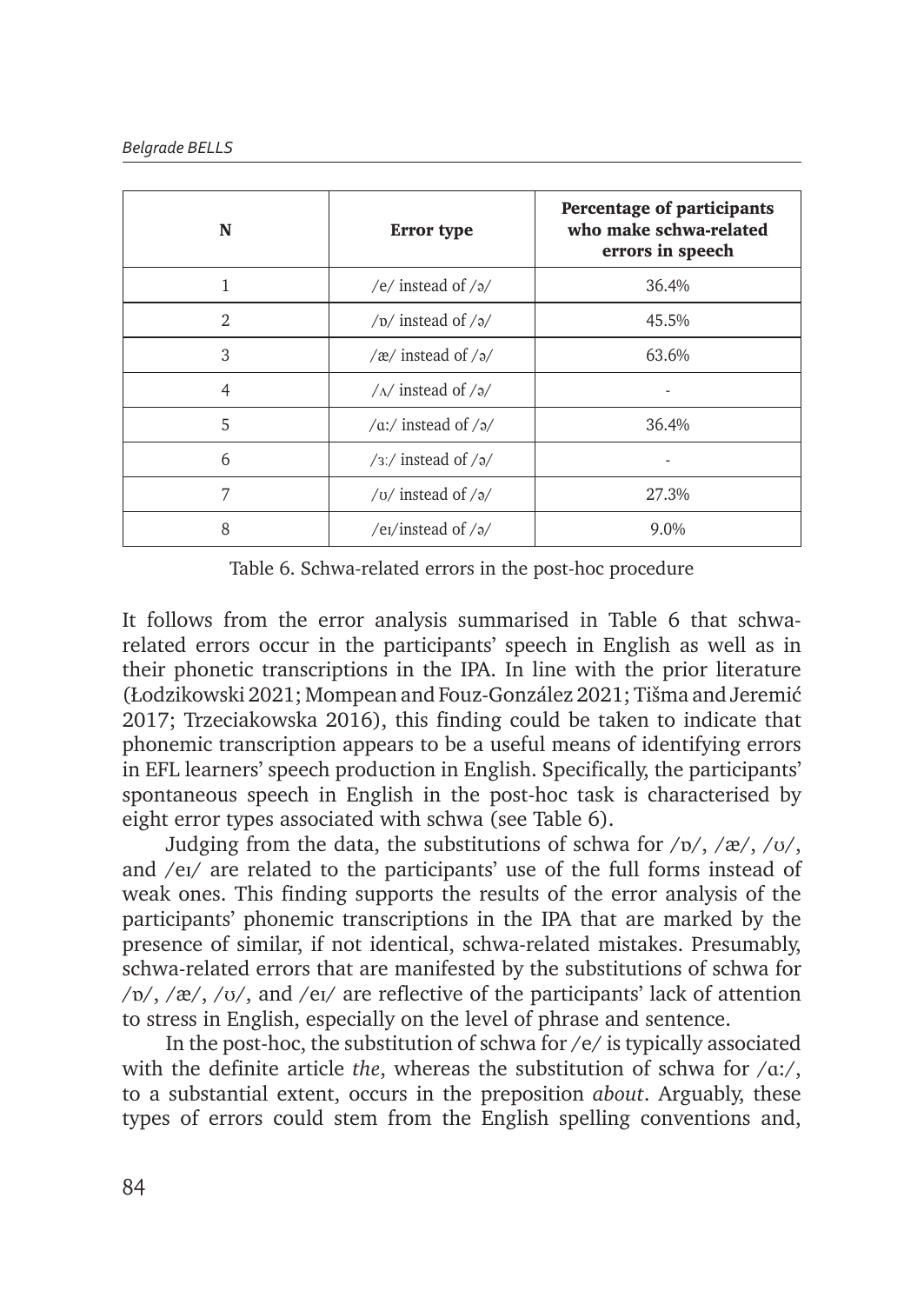perhaps, the influence of Norwegian, the participants' L1. Obviously, these assumptions are tentative, since a more substantial corpus of errors and a more representative number of participants are needed in order to ascertain the exact cause/causes of schwa-related errors in Norwegian L1 EFL learners' speech in English.

# 6. Conclusions

The study presented in this article discusses schwa-related errors in a series of phonemic transcriptions executed by the participants, who are Norwegian L1 EFL students on the intermediate level of proficiency in English. The meta-analysis of the current literature reveals that little is known to-date about whether or not intermediate EFL students whose L1 is Norwegian experience problems associated with schwa in phonemic transcriptions in the IPA. To shed light on this issue is especially topical in light of the recent publications (Kapranov 2019b) that indicate that young EFL learners in Norway encounter problems with schwa. Judging from the results of the present study, the same could be posited about Norwegian L1 EFL learners on the intermediate level of proficiency.

In line with Mompean and Fouz-González (2021), phonemic transcription is regarded in the study as a diagnostic means of identifying the participants' problems with schwa. The results of the error analysis of the participants' phonemic transcriptions reveal the presence of several types of schwa-related errors that appear to correlate with the results of the post-hoc procedure. These errors involve the substitutions of schwa for /e/, / $p$ /, /æ/, / $a$ :/, / $v$ /, and /ei/. Whereas the substitutions of schwa for/ɒ/, /æ/, /ʊ/, and /eɪ/ are indicative of the participants' problems with the sentence stress English, the substitutions of schwa for  $/e$  and  $\sqrt{||}$ : seem to be accounted by the impact of the English orthography, which, presumably, is coupled in these cases with the negative transfer from the Norwegian language into English. To reiterate, these findings should be approached with caution, since the study involves a limited number of participants (total  $N = 15$ ).

Whilst there are limitations in the study, it has, nevertheless, revealed a novel aspect that is associated with a potential impact of the variety of English upon schwa-related errors in the participants' phonemic transcriptions. In particular, it has been found that the impact of the variety of the English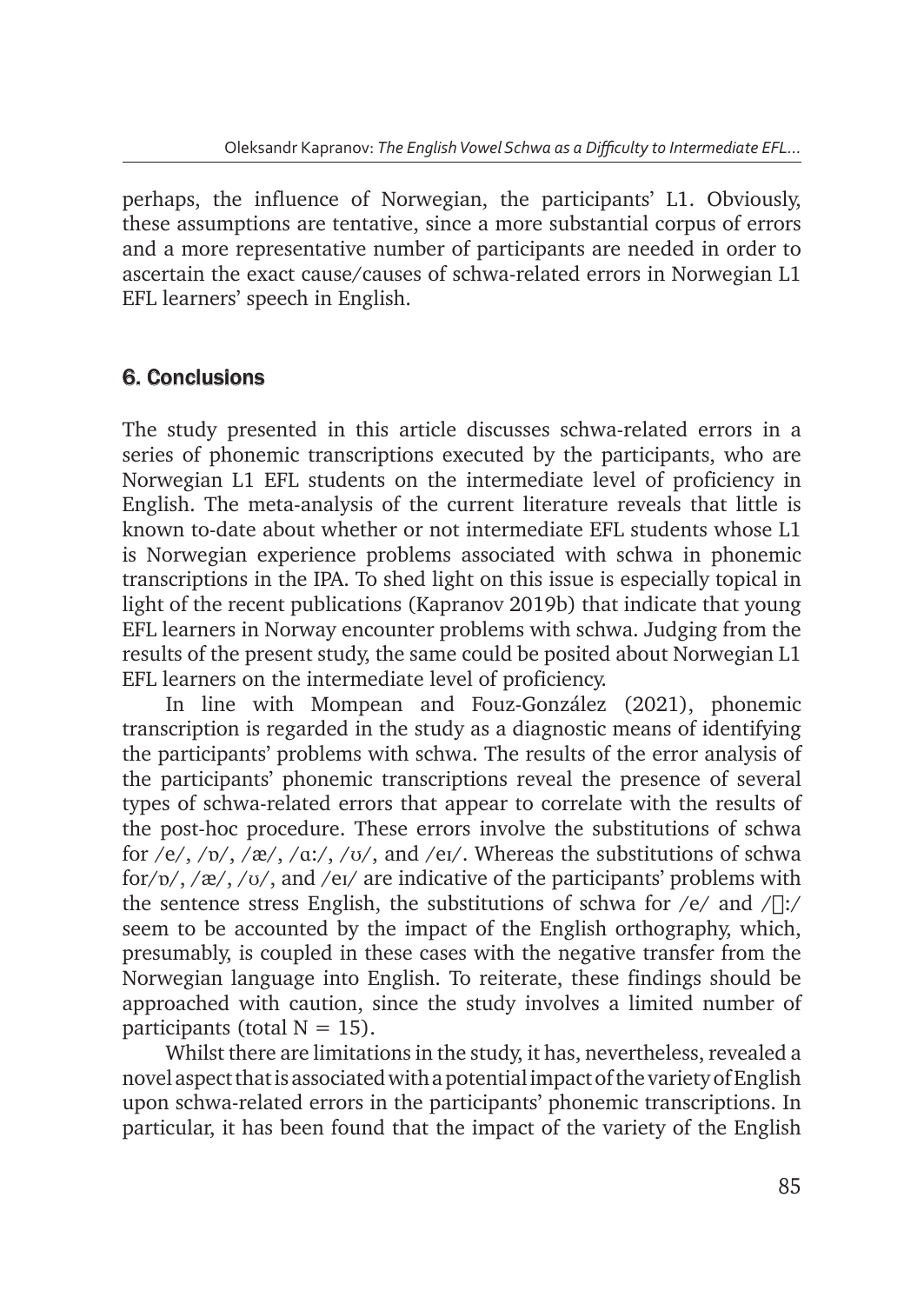language, specifically, SBS and GA is not statistically significant as far as the distribution of schwa-related errors in the participants' phonemic transcriptions is concerned. In this regard, the author acknowledges that these findings should not be generalised, since, ideally, more varieties of the English language should have been tested in the study. Hopefully, the present findings could offer a promising avenue of future research.

In terms of the linguo-didactic implications of this study, the following could be summarised. First, the use of phonemic transcription in EFL instructional settings allows to identify and classify EFL learners' mistakes associated with segmental and suprasegmental properties of English, in particular, schwa-related errors. Consequently, the author argues that phonemic transcription as a useful diagnostic tool should be more amply employed in the EFL teaching and learning contexts, especially on the B1/ B2 levels of EFL proficiency. Second, the results of the study point to schwa as a problem to intermediate EFL learners whose L1 is Norwegian. Judging from the results of the study, schwa as a source of problems reflects the lack of the learners' awareness of the sentence stress that results in a series of substitutions of schwa for other English vowels. In this regard, it seems pertinent to allocate more resources towards the teaching and learning of English stress, especially on the level of phrase and sentence.

### Acknowledgements

I wish to acknowledge the participants in the study whose input is invaluable. I express my gratitude to the editor and the reviewers for their comments and suggestions concerning this article. I am appreciative of the organisers and participants of the *5th Belgrade International Meeting of English Phoneticians* (BIMEP 2020), where parts of the present study were presented and discussed.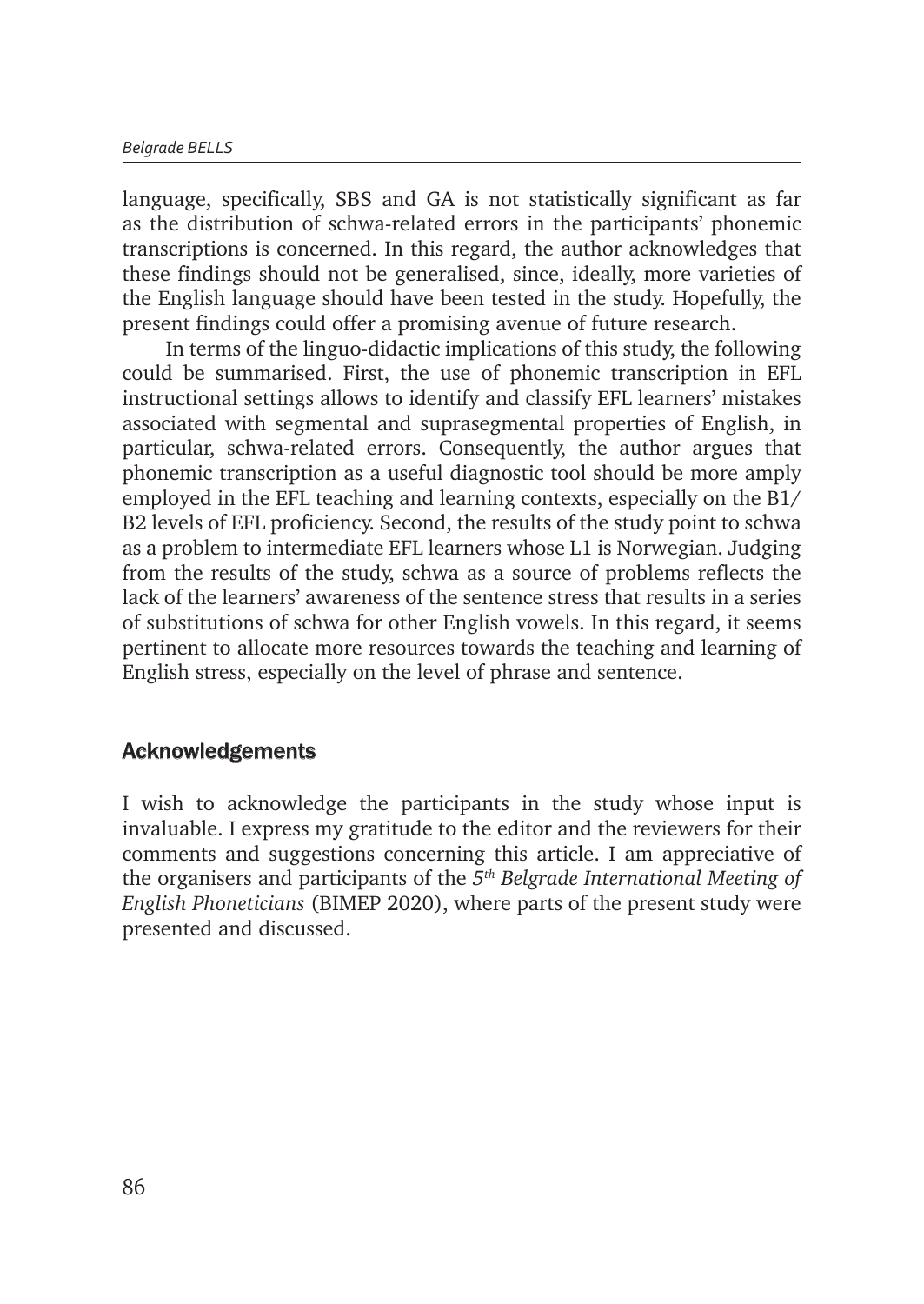### **References**

- Ahn, S. (1997). The Schwa Phenomenon in English Vowels. *English Teaching*, *52*(3), 257-279.
- Bardakci, M. (2015). Turkish EFL Pre-Service Teachers' Pronunciation Problems. *Educational Research and Reviews*, *10*(16), 2370-2378.
- Bøhn, H. and T. Hansen (2017). Assessing Pronunciation in an EFL Context: Teachers' Orientations towards Nativeness and Intelligibility. *Language Assessment Quarterly*, *14*(1), 54-68.
- Boswell, E. (2020). "Revenge of the Schwa": A Metaphor for Teaching English Word Stress in Academic Vocabulary. In: Y. Sun, L. Li and H. Cai (eds.), *Asian Research on English for Specific Purposes*, Singapore: Springer, 69-83
- Bryła-Cruz, A. (2021). The Gender Factor in the Perception of English Segments by Non-Native Speakers. *Studies in Second Language Learning and Teaching*, *11*(1), 103-131.
- Busby, N. L. (2021). Words from Where?: Predictors of L2 English Vocabulary among Norwegian University Students. *ITL-International Journal of Applied Linguistics*, *172*(1), 58-84.
- Carley, P. and I. M. Mees (2021). *British English Phonetic Transcription*. London/New York: Routledge.
- Chvala, L. (2020). Teacher Ideologies of English in 21st Century Norway and New Directions for Locally Tailored ELT. *System*, *94*, 102327.
- Cruttenden, A. (2014). *Gimson's Pronunciation of English*. London/New York: Routledge.
- Čubrović, B. (2007). What's in a Symbol? The Case of HappY and Thank YOU Vowels and the Serbian EFL Learner. In: *PTLC Phonetics Teaching & Learning Conference August*, London: UCL, 1-4.
- Čubrović, B. and A. Bjelaković (2020). Standard Southern British as a Pronunciation Model in the Serbian EFL Classroom. In: Penda, P., Ž. Babić and T. Bijelić (eds.), *Beyond Hermeneutics. Challenging Traditional Approaching to Literary and Linguistic Studies*, Banja Luka: University of Banja Luka, 99-110.
- Demirezen, M. (2021). The Phonological and Morphological Foundations of the Secondary Stress Phoneme in North American English: Article Type: Compilation. *Eurasian Journal of Language Teaching and Linguistic Studies*, 1(1), 1-13.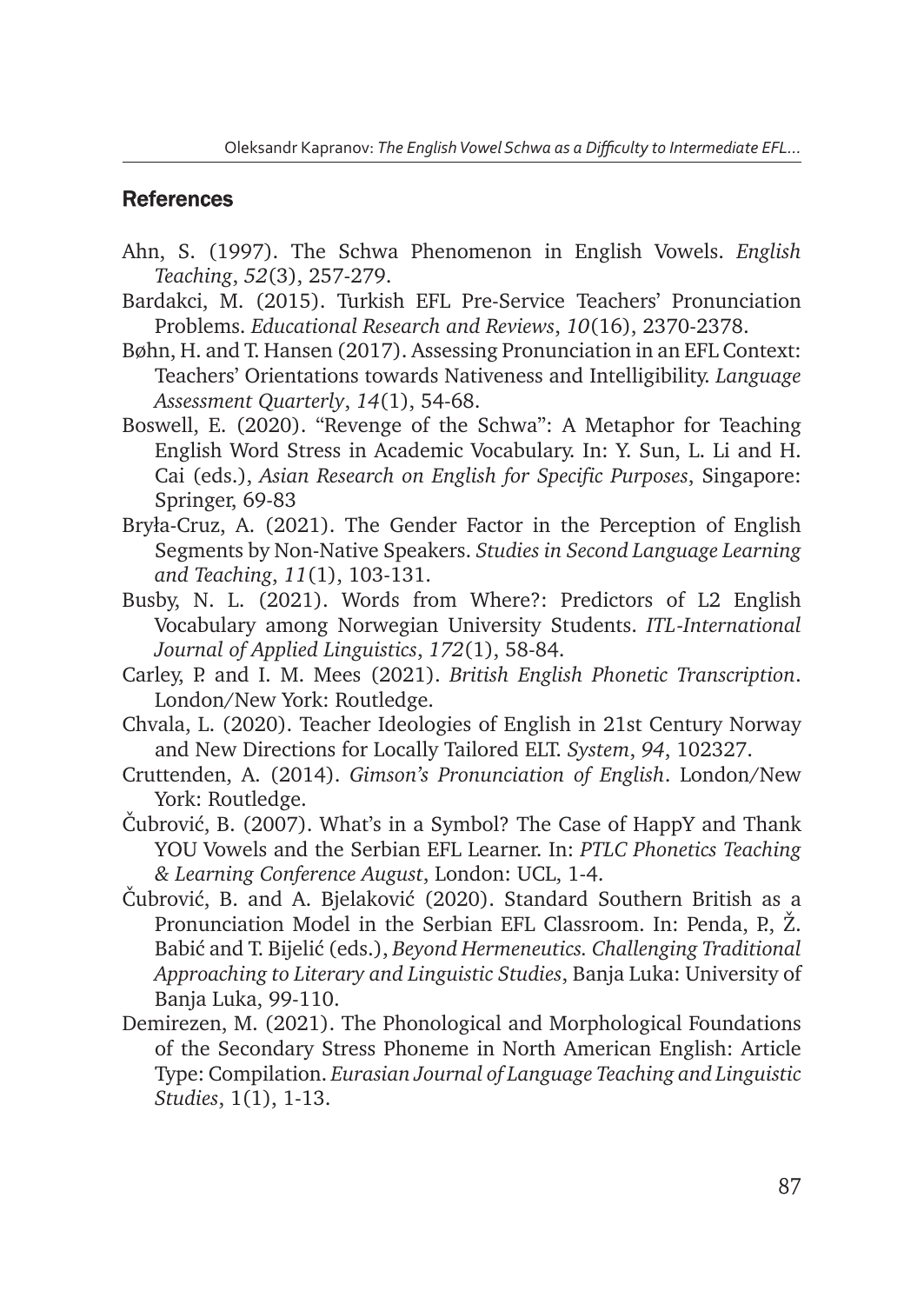- Flemming, E. (2009). The Phonetics of Schwa Vowels. In: Minova, D. (ed.), *Phonological weakness in English*, Houndsville: Palgrave Macmillan, 78-95.
- Fornacciari P., B. Guidi, M. Mordonini, J. Orlandini, L. Sani and M. Tomaiuolo (2017). Guess the Movie – Linking Facebook Pages to IMDb Movies. In: Guidotti, R. Monreale A., Pedreschi D., and Abiteboul S. (eds.), *Personal Analytics and Privacy. An Individual and Collective Perspective. PAP 2017. Lecture Notes in Computer Science, vol* 10708, Cham: Springer. (1 August 2021) <https://doi.org/10.1007/978-3- 319-71970-2\_9>.
- Goldstein, J., G. M. Ciany and J. G. Carbonell (2007). Genre Identification and Goal-Focused Summarization. In: *Proceedings of the sixteenth ACM conference on Conference on information and knowledge management, CIKM '07*, New York: ACM, 889–892.
- Graedler, A.-L. (2014). Attitudes towards English in Norway: A Corpus-Based Study of Attitudinal Expressions in Newspaper Discourse. *Multilingua*, *33*(3-4), 291–312.
- Heselwood, B. (2007). Schwa and the Phonotactics of RP English. *Transactions of the Philological Society*, *105*(2), 148-187.
- Heselwood, B. (2006). Final Schwa and R-sandhi in RP English. *Leeds Working Papers in Linguistics and Phonetics*,*11*, 78-95.
- Hickey, R. (2007). *Irish English. History and Present-day Forms*. Cambridge: Cambridge University Press.
- Hida, K. (2020). The Effectiveness of Shadowing in English Weak Vowels Acquisition: A Study of Japanese Junior High School Students. *Dialogue*, *18*, 1-20.
- Hiss, F., A. M. Pesch and H. Sollid (2021). Multilingual Encounters in Northern Norway. *Acta Borealia*, *38*(1), 1-4.
- Hunt, K. (1965). *Grammatical Structures Written at Three Grade Levels* (NCTE Research Rep. No. 3). Champaign, IL: National Council of Teachers of English.
- Hunt-Gómez, C. I. and M. Navarro-Pablo (2020). Analysis of Pre-Service Foreign Language Teachers' Incorrect Articulations: Frequency, Influence on Communication, and a Specific Corrective Strategy. *Problems of Education in the 21st Century*, *78*(6), 933-947.
- IBM (2011). *IBM SPSS statistics for Windows, version 20.0*. New York: IBM Corp.
- Jenkins, J. (2004). Research in Teaching Pronunciation and Intonation. *Annual Review of Applied Linguistics*, *24*(1), 109-125.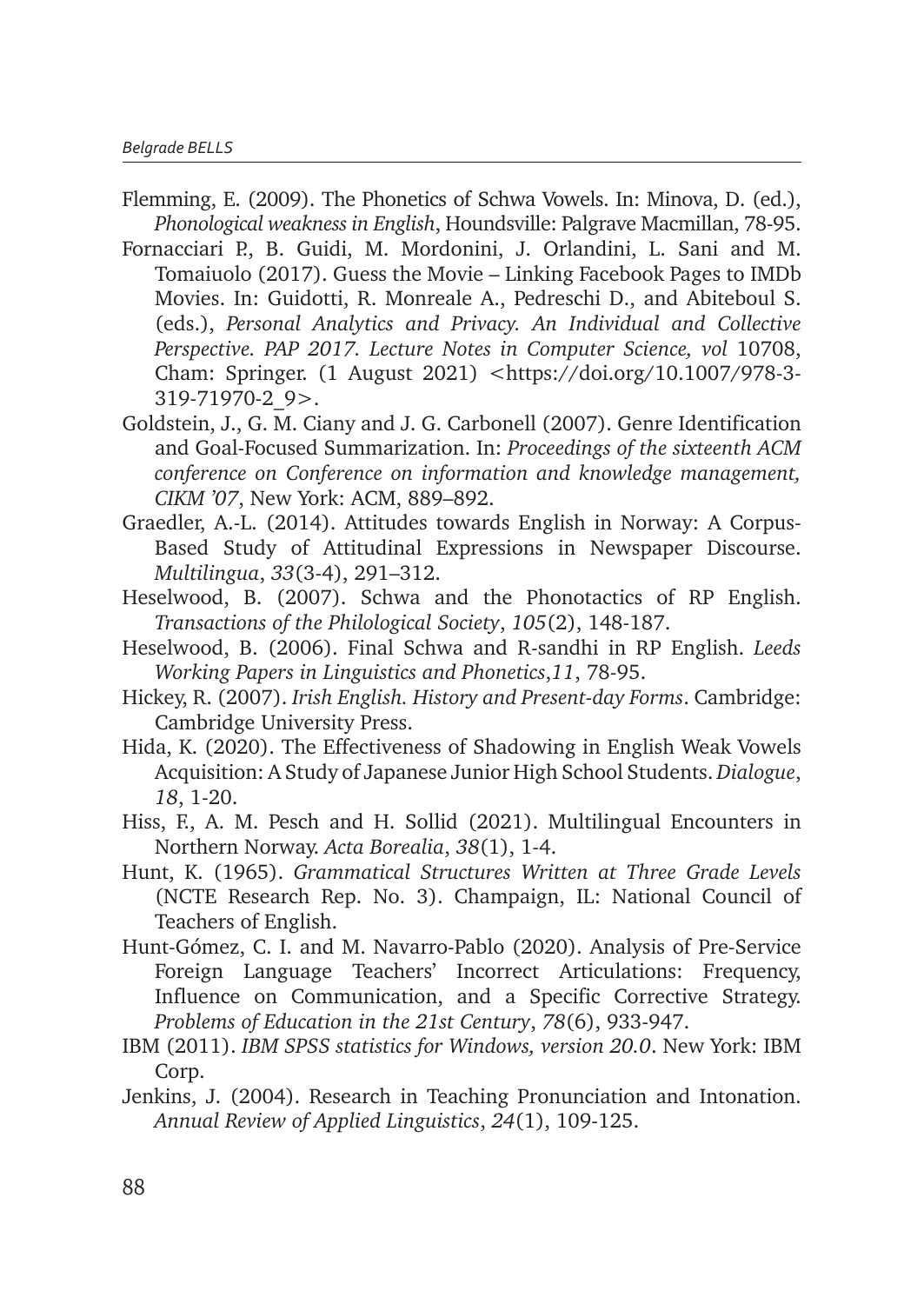- Jurida, H. S. (2014). From Introduction to Phonemic Symbols to Development of Transcription Skills: A Case Study in the English Department at University of Tuzla. *Explorations in English Language and Linguistics*, *2*(2), 116-132.
- Kapranov, O. (2019a). In-Service Primary School Teachers' Account of Phonetically Difficult Words in English as a Foreign Language. *Research in Language*, *17*(3), 297-315.
- Kapranov, O. (2019b). Self-Assessment of the Sounds of the English Language that Pre-Service EFL Teachers Consider Problematic to Pronounce. *ELOPE: English Language Overseas Perspectives and Enquiries*, *16*(1): 77-99.
- Kapranov, O. (2019c). The Framing of a Preferred Variety of English by Pre-Service Primary School Teachers of English as a Foreign Language. *ANGLICA – An International Journal of English Studies*, *28*(2), 117-139.
- Lacabex, E. G., M. L. G. Lecumberri and M. Cooke (2008). Identification of the Contrast Full Vowel-Schwa: Training Effects and Generalization to a New Perceptual Context. *Ilha do Desterro: A Journal of English Language, Literatures in English and Cultural Studies*, *55*, 173-196.
- Lee, Y. (2020). The Effectiveness of Explicit Form-Focused Instruction in Teaching the Schwa /ə/. *The Journal of the Korea Contents Association*, *20*(8), 101-113.
- Levis, J. M. (2018). *Intelligibility, Oral Communication, and the Teaching of Pronunciation*. Cambridge University Press.
- Lintunen, P. (2013). The Effect of Phonetic Knowledge on Evaluated Pronunciation Problems. In: Przedlacka, J., J. A. Maidment, and M. Ashby (eds.), *Proceedings of the Phonetics Teaching and Learning Conference*, London: UCL, 55-58*.*
- Lintunen, P. (2005). Phonemic Transcription and its Effect on Learning. In: Maidment,J. A. (ed.), *Proceedings of the Phonetics Teaching and Learning Conference*, London: UCL, 1-4.
- Łodzikowski, K. (2021). Association between Allophonic Transcription Tool Use and Phonological Awareness Level. *Language Learning & Technology*, *25*(1), 20-30.
- Maguire, W. (2018). The Origins of Epenthesis in Liquid+Sonorant Clusters in Mid-Ulster English. *Transactions of the Philological Society*, *116*(3), 484–508.
- Makino, T. (2009). Vowel Substitution Patterns in Japanese Speakers' English. In: Čubrović, B. and T. Paunović (eds.), *Ta(l)king English*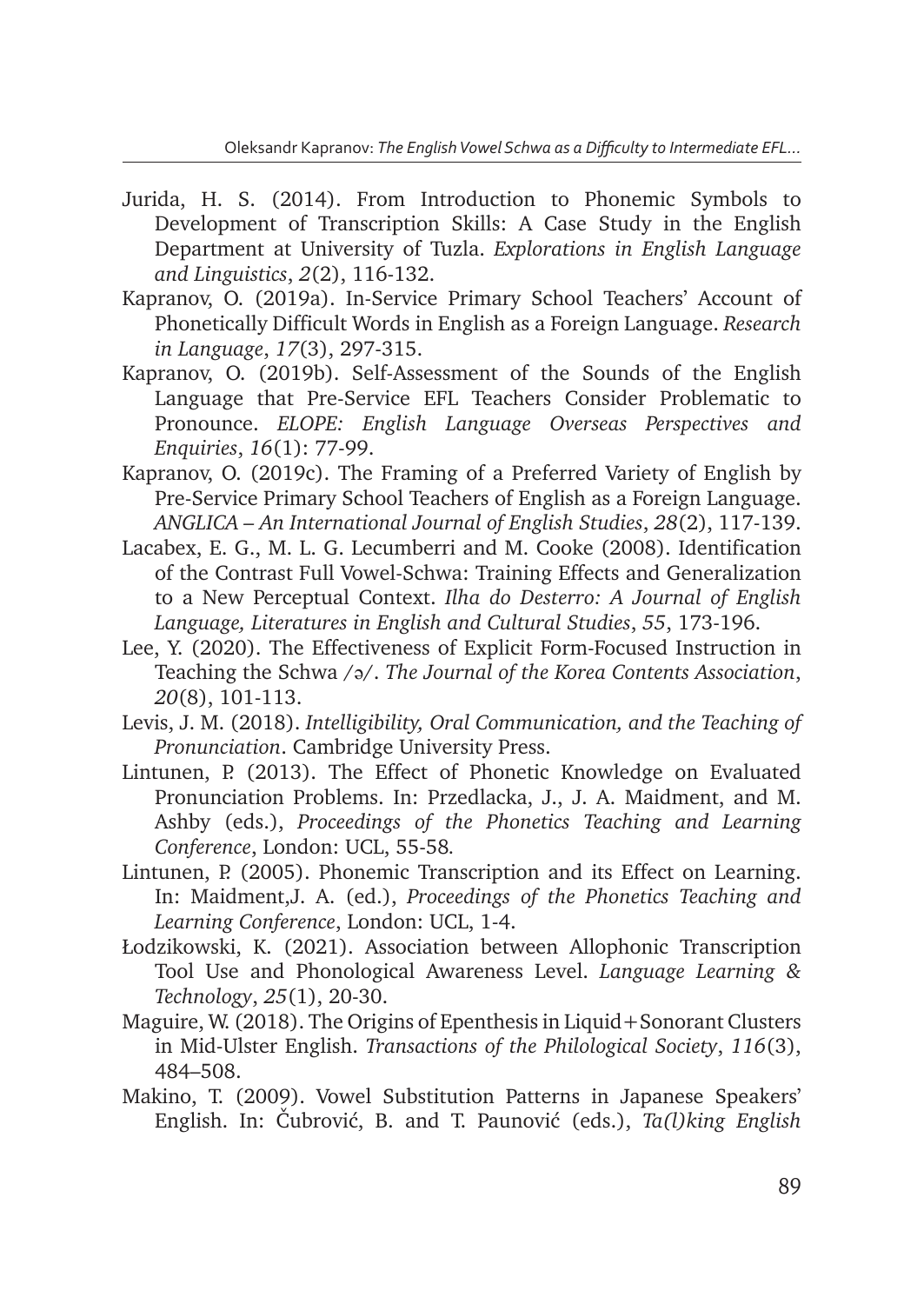*Phonetics Across Frontiers*, Newcastle: Cambridge Scholars Publishing, 19-31.

- Minkova, D. and M. Lefkowitz (2021). Middle English Open Syllable Lengthening (MEOSL) or Middle English Compensatory Lengthening (MECL)?. *English Language & Linguistics*, *25*(1), 155-180.
- Mompean, J.A. (2017). Doing Phonetic Transcription in a Modern Language Degree. In: Espinosa, J. A. C., J. M. H. Campoy, R. M. M. Ruiz, and F. M. Martínez (eds.), *Estudios de filología inglesa: Homenaje al profesor Rafael Monroy*, Murcia: EditUM, 479-505.
- Mompean, J. A. (2005). Taking Advantage of Phonetic Symbols in the Foreign Language Classroom. In: Maidment,J. A. (ed.), *PTLC05: Proceedings of the Phonetics Teachingand Learning Conference*, London: UCL, 1-4.
- Mompean, J. A. and J. Fouz-González (2021). Phonetic Symbols in Contemporary Pronunciation Instruction. *RELC Journal*, *52*(1), 155-168.
- Mompean, J. A. and P. Lintunen (2015). Phonetic Notation in Foreign Language Teaching and Learning: Potential Advantages and Learners' Views. *Research in Language*, *13*(3), 292-314.
- Monroy-Casas, R. (2011). *Systems for the Phonetic Transcription of English. Theory and Texts*. Frankfurt-am-Main: Peter Lang.
- Nilsen, T. S. and K. P. N. Rugesæter (2015). *English Phonetics for Teachers. Third Edition*. Bergen: Fagbokforlaget.
- Pennington, M. C. (2021). Teaching Pronunciation: The State of the Art 2021. *RELC Journal*, *51*(1), 3-21.
- Pennington, M. C. (2014). *Phonology in English language teaching: An international approach*. Routledge.
- Rahal, A. (2016). The Fossilized Pronunciation of the Schwa Sound/ə/ in the Speech of Advanced Tunisian English Learners: Problem and Causes. *International Journal of Humanities and Cultural Studies*, *1*(1), 55-60.
- Recasens, D. (2021). Acoustic Characteristics and Placement within Vowel Space of Full Schwa in the World's Languages: A survey. *Journal of the International Phonetic Association,* 1-36. doi:10.1017/ S0025100320000122
- Rehman, I., A. Silpachai, J. Levis, G. Zhao and R. Gutierrez-Osuna (2020). The English Pronunciation of Arabic Speakers: A Data-Driven Approach to Segmental Error Identification. *Language Teaching Research*, 1-27.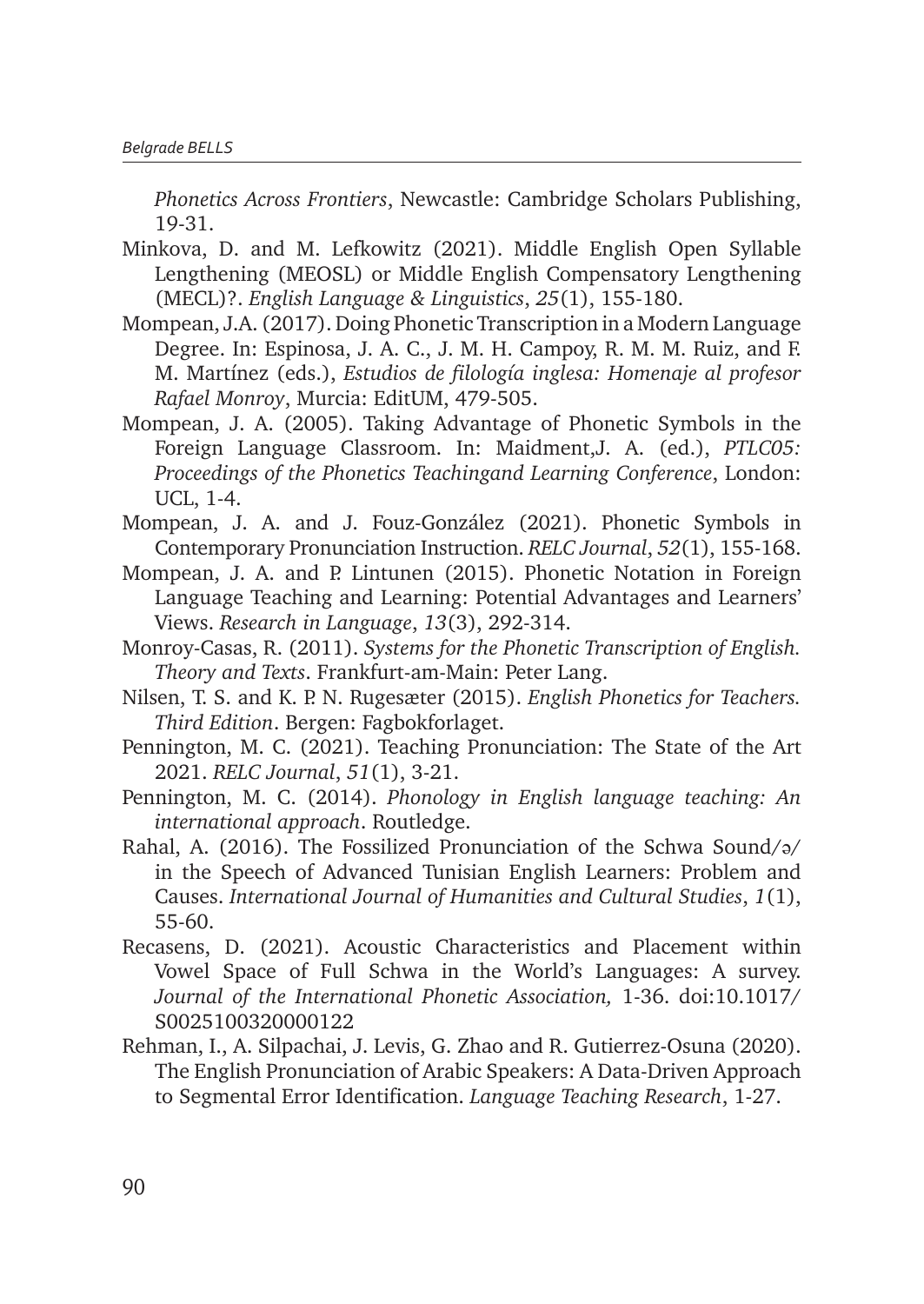- Rindal, U. (2010). Constructing Identity with L2: Pronunciation and Attitudes among Norwegian Learners of English. *Journal of Sociolinguistics*,*14*(2), 240-261.
- Rindal, U. and C. Piercy (2013). Being 'Neutral'? English Pronunciation among Norwegian Learners. *World Englishes*, *32*(2), 211-229.
- Rugesæter, K. P. N. (2014). Difficult Contrasts: An Analysis of Phonemic Distinctions in the English of Young Norwegian Learners Seen against the Backdrop of Incidental Foreign Language Learning. *Acta Didactica Norge – tidsskrift for fagdidaktisk forsknings og utviklingsarbeid i Norge*, *8*(1), 1 – 20.
- Silverman, D. (2011). Schwa. In: van Oostendorp, M., C. J. Ewen, E. Hume and K. Rice (eds.), *The Blackwell Companion to Phonology*, Malden, MA: Wiley-Blackwell, 628-642.
- Smith, B. (2012). Pronunciation Patterns of Japanese Learners and their Implications for Teaching. *Polyglossia*, *23*, 199 – 206.
- The Council of Europe (2011). *Common European Framework of Reference for Languages: Learning, Teaching, Assessment*. (1 August 2021) <https://www.coe.int/en/web/language-policy/home?e1\_en.asp>.
- Tišma, D. J. and J.D. Jeremić (2017). A Novel Approach to Teaching the IPA Chart and Phonemic Transcription: Insights and Implications. *Philologia Mediana*, *9*(9), 587-606.
- Trzeciakowska, J. (2016). Mistakes in phonemic transcriptions made by Polish EFL Teacher Training College students. *Currents: A Journal of Young English Philology Thought and Review*, *2*, 162-183. (1 August 2021) <http://www.currents.umk.pl/files/issues/CURRENTS-NO.-2.pdf>.
- Udir (2021). *Læreplan i engelsk* (ENG1-03). (1 August 2021) <https:// www.udir.no/kl06/ENG1-02/Hele/Hovedomraader/?lplang=eng>.
- Underhill, A. (2005). *Sound Foundations: Learning and Teaching Pronunciation*. Oxford: Macmillan Education.
- Vattøy, K.-D. (2019). Learning English in Norway. *Language Issues: The ESOL Journal*, *30*(2), 79-81.
- Visoni, Y. and L. Marlina (2020). Students' Pronunciation Errors on Vowels at Spoken English Activities (Speech) Class at English Department Universitas Negeri Padang. *Journal of English Language Teaching*, *9*(3), 488-494.
- Vishnevskaya, G. M. (2011). Pronunciation Error Variables in ESP: The Case of Russian English. In: Tyurina, S. (ed.), *Традиции и новаторство*